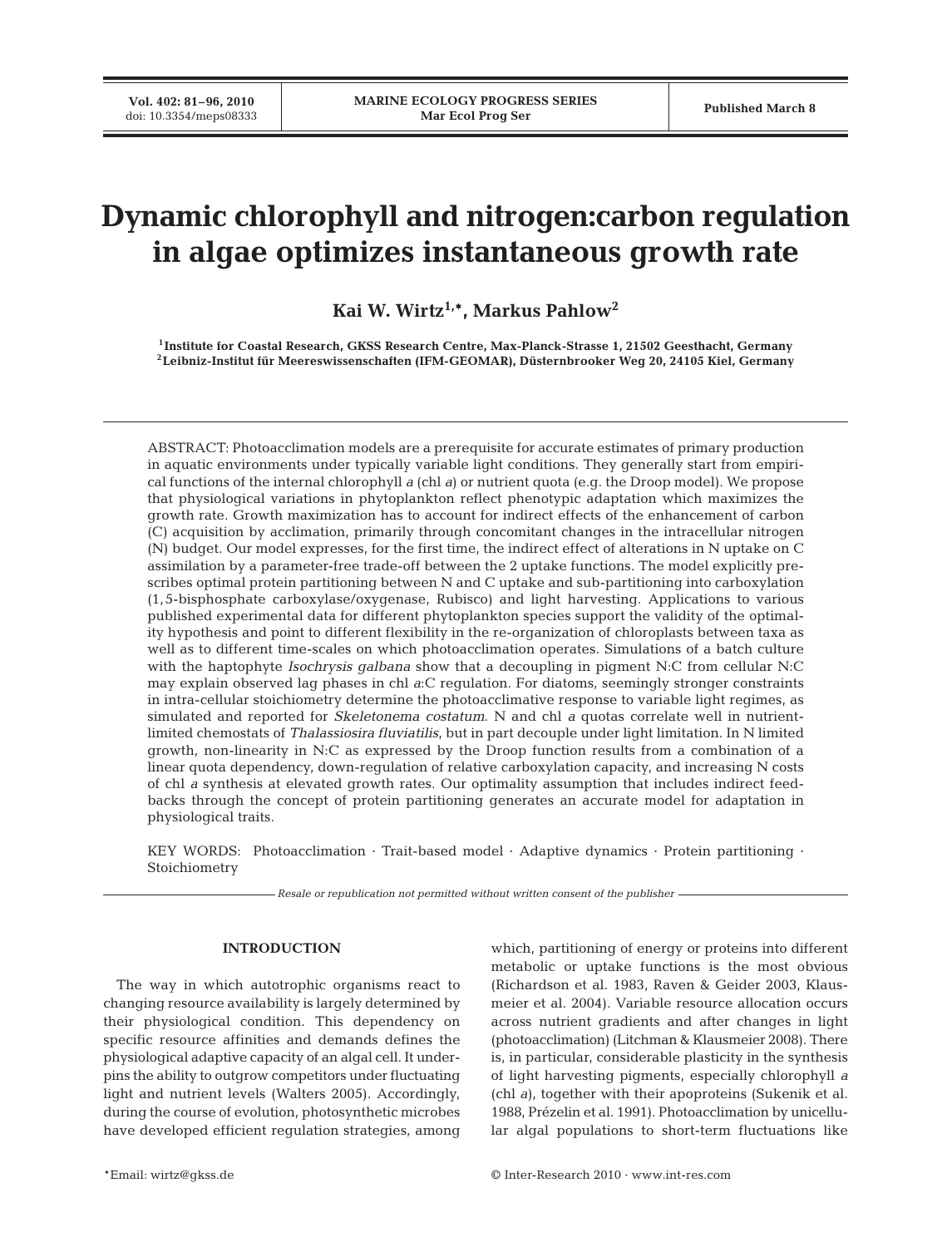day–night cycles can be as pronounced as chl *a*:C ratio differences between different mutants, species or taxonomic groups (Sciandra et al. 1997, Anning et al. 2000, Suggett et al. 2007). Changes in cellular chl *a* are typically concomitant with variations in internal element pools, including the most basic constituents, viz. nitrogen (N) and carbon (C). These N and C alterations may be best understood as the direct consequence of disproportionate rates of N and C uptake.

So far, the primary motivation for addressing photoacclimation and changes in element stoichiometry in a theoretical context has been to enhance model accuracy. Models with vertical resolution or with representation of nutrient limitation require a realistic calculation of photosynthesis by differently adapted phytoplankton (Cloern et al. 1995). With the resulting emphasis on 'how' N:C and chl *a*:C ratios are regulated under variable light and nutrient conditions, the question of 'why' autotrophs have specific and regular response patterns in stoichiometry and physiology has received much less attention.

As a result, photoacclimation models generally use assumptions that are not explicable *a priori*. Many models start from the Droop model (Droop 1975), which is empirically derived (Flynn 2003), though a more mechanistic explanation was recently presented by Pahlow (2005). A widely accepted photoacclimation model was developed by Geider et al. (1998a) who proposed a tight coupling between N uptake rate and chl *a* synthesis. A modified version of the model of Geider et al. (1998a) explains short-term phenomena such as diel changes in N:C and chl *a*:C ratios (Flynn et al. 2001). This coupling approach has limitations. For example, it does not resolve uncorrelated variations of N:C and chl *a*:C ratios in some haptophytes (Flynn et al. 1994, Goericke & Montoya 1998), especially during the initial lag phase in batch culture experiments (Smith & Yamanaka 2007). Most importantly, Geider et al. (1998a) made clear that 'the model uses an arbitrary function to describe the relationship between  $V_m$  (maximum N uptake rate) and N:C' (p. 683). Zonneveld (1998) used similar assumptions to develop a cell stoichiometry model which is based on an overlay of 3 non-linear types of empirical quota dependencies in N acquisition.

The mechanistic gaps in these approaches reflect the persistent difficulty in integrating the 2-way interaction between cell physiology (quota) and metabolic functioning (uptake). In terrestrial ecology, a solution inspired by evolutionary thinking was put forward some 2 decades ago by e.g. Hilbert (1990), Friend (1991), and Hollinger (1996), who all put forward optimality arguments. Optimality offers an ecologically sound principle by which physiological variations may be described in mathematical terms. This concept is complementary to the recently formulated trait-based ecology (McGill et al. 2006, Litchman & Klausmeier 2008); variations in a trait, also defining a functional niche, reflect phenotypic adaptation towards higher fitness (i.e. specific growth rate). At equilibrium, a trait value is optimal if the derivative of the fitness function with respect to the trait vanishes. As we also show below, this condition can be generalized to transitory trait variations (Wirtz 2000).

A major advantage of optimality-based models (given the fragmentary knowledge of mechanisms behind adaptations) is that they do not need to refer to complex descriptions of underlying processes at the cellular or molecular level. Nonetheless, these model approaches have received criticism (e.g. Agren 1996) and have had only limited acceptance, despite their high predictive power in several case studies (Wirtz 2002). One of their major weaknesses arises from the trade-off assumption in cost-benefit analysis. For any trait to be optimized, it is necessary to formulate benefits and costs. Both are, according to Richardson et al. (1983), equivalent to changes in net growth, μ. Up to now, arbitrariness in the formulation of cost or trade-off functions has been high, as is the case for the quotadependency of N uptake, which is inherent in the models mentioned above. The argument applies equally to recent plankton models based on the same concept of growth optimization. An optimality argument was used by Finkel et al. (2004) for deriving size relationships in phytoplankton due to photoacclimation. This approach introduced a cost term for light-harvesting that, however, had no direct link to other ecophysiological functions, such as N uptake, although these functions are related to expenditures required by photosynthesis. Pahlow (2005) developed an accurate representation of a wide range of stoichiometric responses to changing light or external nitrogen level, using a similar cost term. This term is exclusively introduced for a consistent formulation of regulation in N uptake and chl *a* synthesis, but is not part of the metabolic functions defined in the model. In the optimal partitioning model formulated by Armstrong (2006), costs make up an explicit part of the photosynthesis function; nevertheless, the author still adopted the (nonmechanistic) quota dependency of N uptake introduced by Geider et al. (1998a). A frame combining down-regulation of N uptake and optimization of intracellular stoichiometry without ad hoc assumptions, therefore still awaits development.

The regulation model proposed here aims to predict the physiological response of photoautotrophs to variable environments by integrating mechanistic knowledge about C and N pathways with the optimality hypothesis. It resolves key traits that determine the conversion of electromagnetic to biochemical energy and of inorganic to organic material. These deter-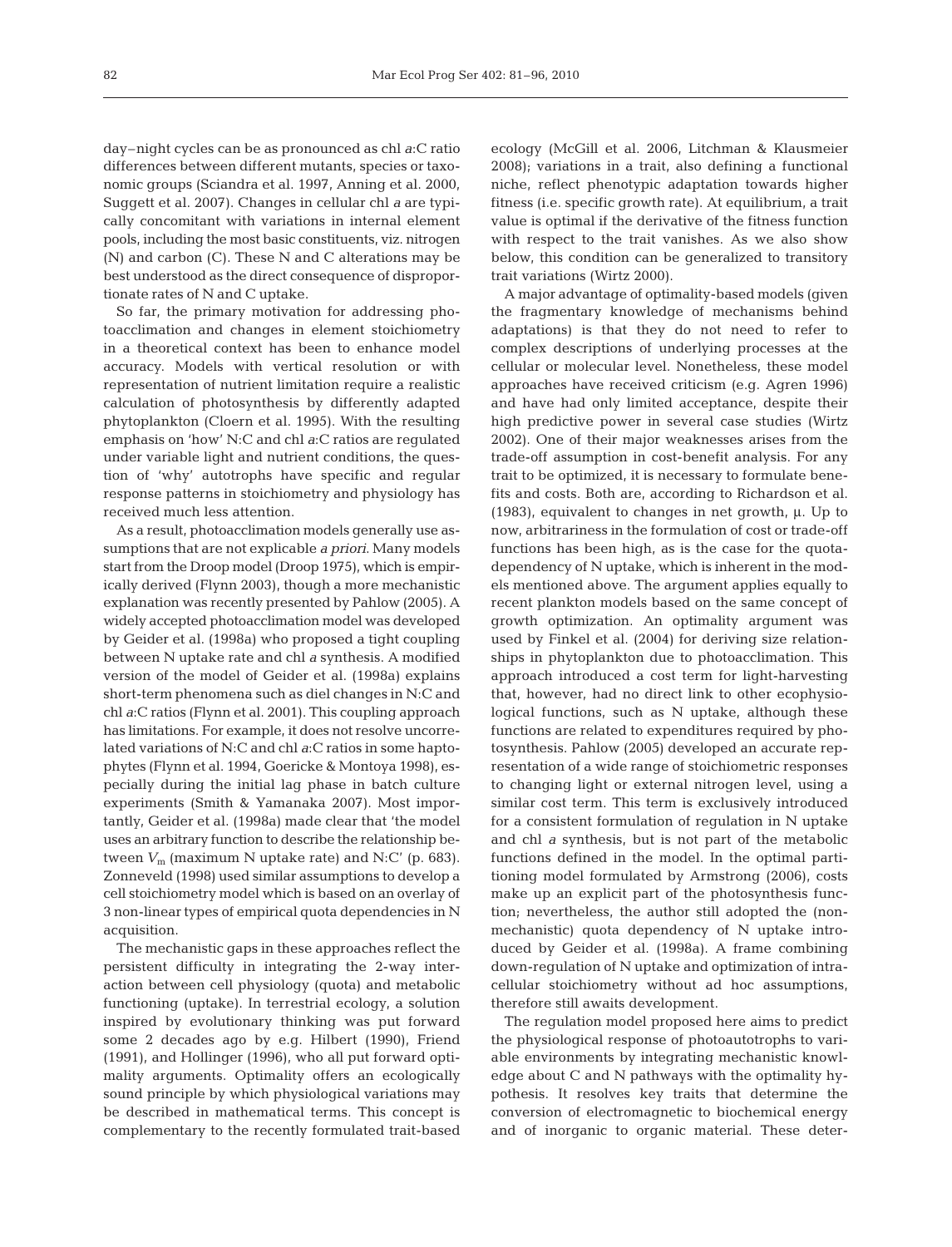(1)

minants are directly linked to protein partitioning. Their dynamics should describe an economically reasonable strategy to ensure that cells make the best use of their internal resources to cope (optimally) with changing environments. The model should provide a quantitative frame for testing the extent to which different phytoplankton species use optimality-seeking strategies. A consistent account of plasticity in physiological traits within models would, at the same time, refine our understanding of community adaptation in the same traits. When individual strains continually maximize carbon-based growth through photoacclimation and stoichiometric regulation, community changes will, with some delay, only occur in those functional traits that govern and constrain this optimization. In order to facilitate more general conclusions at the community level, we test the optimality approach using experimental data for different phytoplankton species responding to imposed variations in light and nutrient availability.

## **MATERIALS AND METHODS**

**N and C assimilation.** We describe autotrophic biomass in units of particulate organic carbon (POC). Its relative change μ is determined by gross C-uptake rate *P* and 2 loss terms.

$$
\frac{\text{dPOC}}{\text{d}t} = \mu \text{POC} \text{ with } \mu = P - \zeta V - L
$$

As explained in Appendix 1, exudation *L* of dissolved organic material is a function of gross carbon fixation *P*. Carbon expenditures in nutrient uptake *V* are quantified by the coefficient ζ that denotes the specific energy cost of N uptake. Such a linear relationship between N uptake and C respiration agrees well with empirical observations and theoretical knowledge of phytoplankton energy metabolism (Laws & Wong 1978, Geider et al. 1998a, Pahlow 2005). Basic maintenance respiration is neglected in the growth equation, as we found it to be of minor importance for the regulation dynamics we studied. N uptake *V* depends on the concentration of dissolved inorganic nitrogen (DIN) in the growth medium and will be defined later in Eq. (8). In a closed system, the DIN sink is presumed to be algal uptake alone, whereas the immediate transformation of phytoplankton organic matter losses (leakage) into inorganic forms acts as source. Leakaged material is assumed to have the same N:C stoichiometry (expressed by the quota *Q)* as POC.

$$
\frac{\text{dDIN}}{\text{d}t} = (LQ - V)\text{POC} \tag{2}
$$

The temporal evolution of *Q* is then determined simply by the imbalance between instantaneous N uptake and N demand for growth.

$$
\frac{\mathrm{d}Q}{\mathrm{d}t} = V - (\mu + L)Q\tag{3}
$$

**Light harvesting and photosynthesis**. Cellular metabolism of photoautotrophs is fuelled by C assimilation through the photosynthetic Calvin cycle, the first step of which is controlled by the enzyme Rubisco (Ribulose-1, 5-biphosphate carboxylase/oxygenase). Due to the high nitrogen stoichiometry of Rubisco and because C is delivered by photosynthesis itself, Rubisco synthesis is constrained primarily by the size of the free N pool. By 'free' we mean biochemically available, e.g. through transformation of existing biochemical compounds, or in the form of stored metabolites. In contrast, a residual fraction of N (expressed as  $Q_0$ ) is assumed to be excluded from possible partitioning into C acquisition requirements. Thus, photosynthesis must rely on  $Q - Q_0$  only. The function q expresses the size of this free N pool normalized by its maximum *Q*max – *Q*0, following standard notation

$$
q = \frac{Q - Q_0}{Q_{\text{max}} - Q_0} \tag{4}
$$

where  $Q_{\text{max}}$  is the maximum quota that can be maintained in the cell (Litchman et al. 2006). The condition *q* ≤ 1 sets an upper constraint for the model variable *Q*. If *Q* reaches *Q*max, d*Q* /d*t* is set to zero and the uptake rate *V* is lowered such that the balance in Eq. (3) is fulfilled.

To describe the regulation of Rubisco activity, we introduce the partitioning coefficient  $f_R$ . This physiological trait variable expresses the relative pool size of free N invested into light-independent reactions, primarily those in the Calvin cycle (Friend 1991). Cells are remarkably plastic in the integration of a number of specific proteins and their prosthetic groups. This plasticity in N partitioning is very pronounced for Rubisco complexes which comprise the largest fraction of N within the chloroplast (Falkowski et al. 1989). Rubisco, in addition, controls the rate of C sequestration under saturating light by catalyzing the  $CO<sub>2</sub>$ uptake within the first step of the Calvin cycle. Sukenik et al. (1987) and Geider et al. (1998a) gave independent evidence for a linear relationship between the ratio of Rubisco to the electron-transport chain and the maximal turnover rate of the photosynthetic apparatus. With this simple relation, the instantaneous C uptake *(P)* reads as follows

$$
P = f_{\rm R} q \,\mu_{\rm d} u \, S \tag{5}
$$

Specific C-sequestration per unit of Rubisco activity comprises 3 factors for different rate limitations within the light reaction. First, maximal daily photosynthetic capacity  $\mu_d$  represents the highest possible (electron) turnover-rate of the 2 reaction centers (RCs) during daytime, and thus depends on the light:dark cycle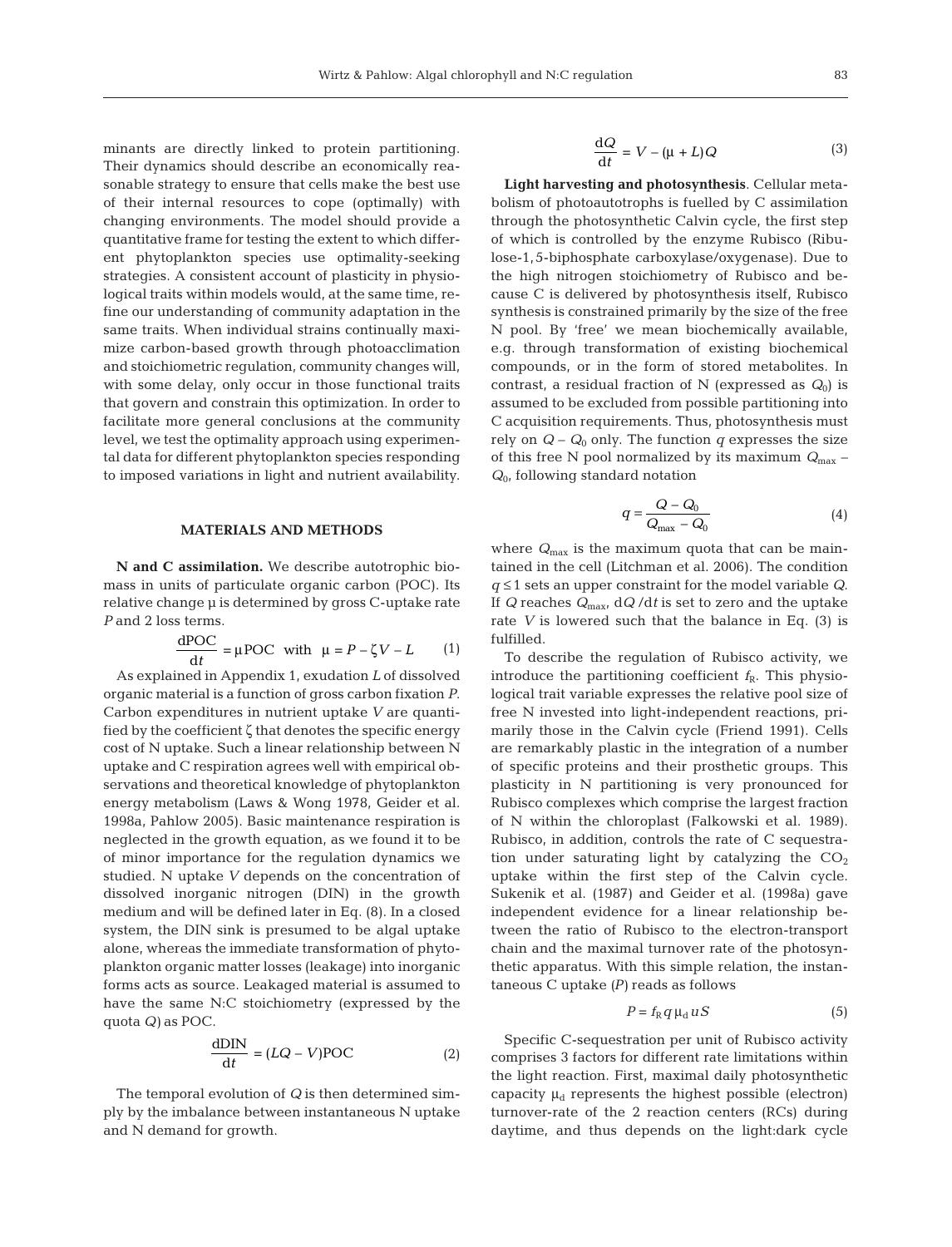duration. Since  $\mu_d$  is defined with respect to relative Rubisco activity  $f_R q$ , which is usually  $\ll 1$ , its value may exceed classical estimates that range up to values around 4  $d^{-1}$  (Finkel 2001) by nearly one order of magnitude. Following Marra (1978), the photoinhibition term *u* denotes the relative concentration of undamaged D1 proteins in the RCs. The dependence of D1 protein damage and recovery on the N status *q* and on photosynthetically active radiation (PAR) intensity are explained in Appendix 1. Finally, *P* includes the normalized photosynthetic rate *S*, which is a measure of light-harvesting apparatus saturation. *S* depends on the light intensity  $I$  and  $θ$ , the pigment concentration within chloroplasts (Pahlow 2005). Assuming that photon harvesting within the antenna follows Poisson statistics (Dubinsky et al. 1986) we have:

$$
S = 1 - \exp(-\alpha \theta I/\mu_{\rm d})
$$
 (6)

In this notation, the parameter  $\alpha$  represents the light harvesting efficiency per unit of chloroplast pigment. To calculate the total cellular pigment concentration using the chloroplast-specific value θ, it is necessary to quantify the relative chloroplast concentration, i.e. the ratio of chloroplast C to total cellular C. As a first postulate, this ratio should correlate with Rubisco, which forms a functional end-member of the RCs. However, there is ambiguity as to whether (1) the relative Rubisco Nfraction  $f_R$  (structural variable) or (2) the activity  $f_R q$ (functional variable) works as best proxy for relative chloroplast concentration. This ambiguity is mirrored by the different structural compositions as well as functioning of the photosystems between algal taxa (Guglielmi et al. 2005). In diatoms, for example, control of the Calvin cycle by the redox state of thiol groups and by Rubisco activase is absent, and so is a separation of grana thylakoids (rich in PS II) from stroma thylakoids with more PS I (Wilhelm et al. 2006). These differences affect the turnover ratio between the Calvin cycle and the remaining photosynthetic apparatus. We tentatively quantify the taxonomic variation in RC composition by the novel exponent σ for the N-quota dependence of relative chloroplast concentration, which is now written as the product  $f_{R}q^{\sigma}$ . For diatoms with higher structural flexibility in the chloroplast compared to chlorophytes (Wilhelm et al. 2006), we assume an activity-related chloroplast density described by  $\sigma = 1$ . Non-diatoms will have a smaller exponent  $(\sigma = 0)$ , due to stronger structural constraints, which do not automatically allow for balancing of light reaction turnover rates and the Calvin cycle. With  $\sigma$  = 0, relative carbon density of chloroplasts is given by  $f_R$  only, such that Rubisco activity  $(f_R q)$  decouples from chloroplast size.

**N uptake**. All carbon or energy not invested into the C acquisition machinery is assumed to feed into the pool responsible for nutrient uptake. Thus, N assimilation directly competes for resources with the mechanisms for (1) light harvesting and (2) conversion of excitation energy into assimilation of inorganic C (electron chain and Calvin cycle). We assume that the N:C quota of compounds used for the light-independent reactions is the same as that for the proteins and enzymes used for N uptake. The relative fraction of N allocated to this pool,  $f_R$ , will also determine the relative amount of C in the pool. In addition, C demand for light harvesting complexes (LHC) is expressed as the product of the chl *a*:C ratio of the chloroplast, θ, the relative density of the chloroplast,  $f_R q^{\sigma}$ , and the C stoichiometry of pigment complexes. The latter, denoted as  $\theta_{\rm C}$ , was introduced in its inverse form by Geider et al. (1998a). However, the value of  $\theta_C$  stands for more than the elementary composition of chl *a* (and accessory carotenoids) since for each mole C in pigments, about 4 to 10 moles of C are bound to LHC, mostly as antenna proteins such as light-harvesting chlorophyll binding proteins Lhcp or Lhca2 (Six et al. 2008, Geider et al. 1998b, Falkowski et al. 1989). Therefore, the relative amount of C invested into LHC as given by  $f_\theta$ 

$$
f_{\theta} = f_{\rm R} \, q^{\sigma} \theta / \theta_{\rm C} \tag{7}
$$

will be substantially higher than the 1 to 10% cellular C allocation to chl *a* and other pigments (carotenoids) reported by Geider & La Roche (2002). To sum up, the total C fraction reserved for photosynthesis is given by  $f_R + f_{\theta}$ , and the remaining fraction is available for uptake sites and nutrient processing, constituting the internal control of N uptake rate *V*:

$$
V = (1 - fR - f0) (Vm-1 + (A DIN)-1)-1
$$
 (8)

where  $V_m$  is the maximum acquisition rate and  $A$  is the affinity.

While there is a linear quota dependency of photosynthesis  $(f_R q)$ , the size of the free N pool does not affect N uptake. In this way, negative feedback of the N:C ratio on *V*— as reported by e.g. Goldman & Glibert (1982), Parslow et al. (1984) or Morel (1987) is now explained as a response in protein partitioning. Proteins, however, consist of both C and N. Yet, > 90% of cellular nitrogen is allocated to proteins, as shown, for example, in N-starved cultures of *Dunaliella tertiolecta* by Dortch et al. (1984). We therefore suggest a prioritization scheme. Each uptake system preferentially uses newly gained resources for its own purposes. Only after subtraction of subsistence requirements will the remainder be transferred to other cellular pools. Prioritization is advantageous since it enables cells to escape a vicious cycle: under N depleted conditions, an uptake machinery that depends on the free N-pool could not benefit from short N pulses, for example. There would be no free nitrogen left as needed to enhance assimilation rate.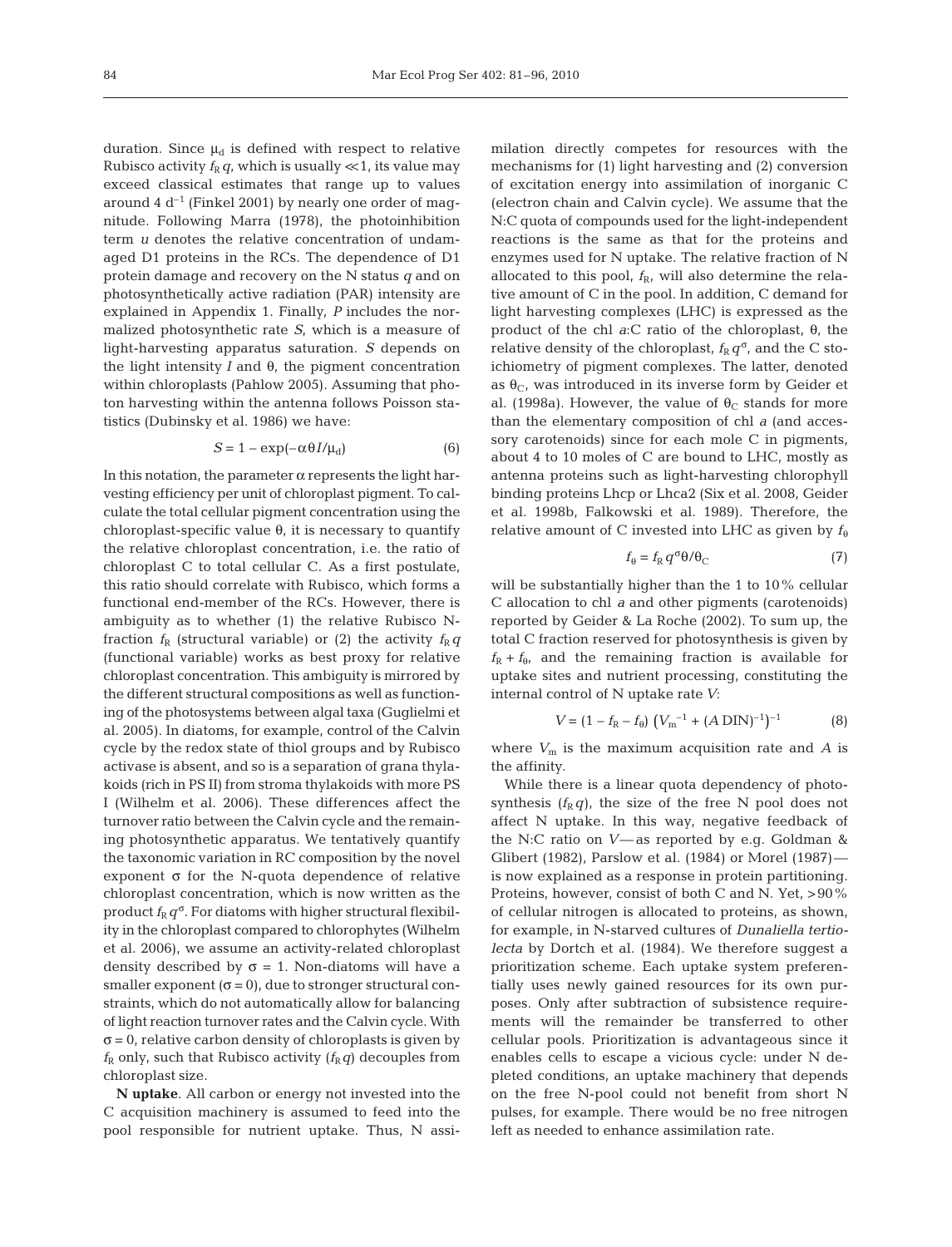Table 1. List of model variables comprising traits  $(f_R, \theta)$ , N stoichiometry  $(Q)$ , and bulk concentrations in the medium (DIN, POC). Three model configurations are adopted to experiments with cultures of *Thalassiosira fluviatilis* (Tf), *Isochrysis galbana* (Ig) and *Skeletonema costatum* (Sc). Initial values at simulation start for each configuration were taken from the experimental data. Starting Rubisco-N fractions  $f_R$  were estimated in the range 0.2 to 0.3, which reflects intermediate values of the variability in simulated  $f<sub>R</sub>$  for all 3 species

|             | Symbol Description            | Initial values |                  |               | Units                |
|-------------|-------------------------------|----------------|------------------|---------------|----------------------|
|             |                               | Tf             | lα               | <sub>Sc</sub> |                      |
| $f_{\rm R}$ | Relative N in Rubisco         |                | $0.3 \quad 0.28$ | 0.21          |                      |
| $\theta$    | Chl a content in chloroplasts |                | $2.5 \quad 0.14$ | 4.8           | g chl a mol $C^{-1}$ |
| Q           | $N:C$ ratio                   |                | $0.09$ $0.04$    | 0.16          | mol $N$ mol $C^{-1}$ |
| <b>DIN</b>  | Dissolved inorganic nitrogen  | 90             | 100              | 500           | $\mu$ M N            |
| POC.        | Particulate organic carbon    | 50             | 90               | 0.01          | $\mu$ M C            |

**Adaptive dynamics**. In our model, 2 major intrinsic variables directly regulate C and N acquisition by the cell. These physiological or trait variables are pigment content per chloroplast θ and N fraction in Rubisco  $f<sub>R</sub>$ (Table 1 & Fig. 1). We exclude the stoichiometric variable *Q* from the list of regulating trait variables, since its dynamics directly follows from the imbalance equation. Quota variations are therefore a product and not a controlling factor of regulatory protein allocation in the cell. However, the time evolution of the 2 trait variables is not as easily formulated as that of *Q*. Mechanistically modeling the dynamics of the enzymerelated variable  $f_R$  or of the chl *a* build-up would require detailed knowledge of the various factors controlling gene expression, and the synthesis and decay of a large number of proteins. Assumptions needed for the vast array of non-linear reaction equations would



clearly exceed current quantitative or even qualitative knowledge of cellular biochemistry. Instead, we employ first principles for the dynamics of trait variables by translating the ability of cells to adjust to varying light and nutrient levels into an optimal allocation problem. In this way, cells are considered to be continually solving a distribution problem for internal resources.

Photosynthesis—and presumably photoacclimation—have evolved in both eukaryotes and prokaryotes over 10<sup>9</sup> to  $10^{12}$  generations. It is very likely that plasticity in these processes allows opti-

mal performance under a wide range of environmental conditions. In order to better understand the adaptive significance of photoacclimation, we postulate that variations in functional traits are fully adaptive in that they represent those strategies which enable maximal performance in terms of instantaneous growth. As soon as a potentially higher value in a trait variable leads to a rise in relative growth rate (μ), either selection will increase the population frequency of this higher value (if it is heritable) or gene expression will be regulated to achieve a higher value of the trait (if the latter is connected to functional proteins, for example). The concept implies that we do not deliberately differentiate between (genetic) adaptation and (physiological) acclimation insofar as both processes have the same ameliorating effect on instantaneous cell growth. Under this general assumption, pigment synthesis will occur only if it is beneficial for the entire energy budget of the cell. This behavior can be formulated using the adaptive dynamics approach, which is used in evolutionary models (Abrams 1999) and has already been applied to describe resource allocation and physiological regulation in plants and bacteria (Wirtz 2002, 2003), plankton population or community structure changes (Wirtz & Eckhardt 1996, Fussmann et al. 2003) and—most related to this study—photosyn-

Fig. 1. Structure of the regulation model showing major processes and all model variables. Wavy arrow: irradiance, Carot: carotenoids. Unbalanced uptake of N and C leads to changes in the ratio between PON and POC (*Q)*. Intracellular N and C partitioning are described by the Rubisco:N ratio  $(f_R)$  and the chl *a* content in chloroplasts (θ, or  $f_\theta$ , respectively). Flows that are not explicitly resolved by the model, but follow from the internal mass balance, are displayed as dashed arrows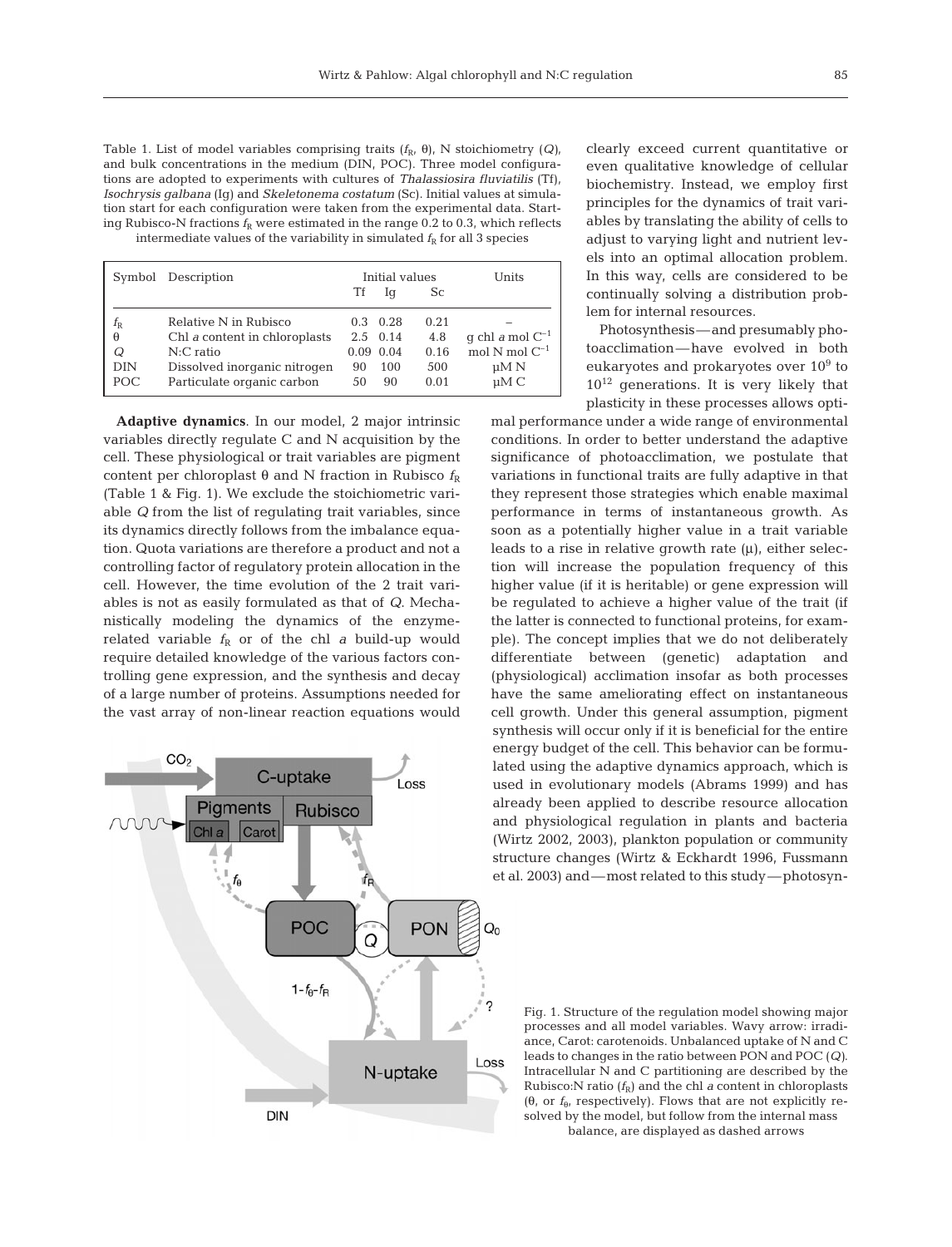thetic N-partitioning and photoacclimation in leaves of deciduous trees (Wirtz 2000).

$$
\frac{\mathrm{d}X}{\mathrm{d}t} = \delta_X \frac{\mathrm{d}\mu}{\mathrm{d}X} \quad \text{with} \quad X = \theta, \, f_R \tag{9}
$$

The adaptive dynamics links changes in traits to related gradients in growth rate  $\mu$ . Flexibility terms  $\delta_X$ work as proportionality factors between 'forcing' gradients and adaptive response. They are formulated according to Wirtz & Eckhardt (1996) and modified according to Wirtz (2002) so that  $\delta_{\rm R} = \delta'_{\rm R} f_{\rm R}$  (1 –  $f_{\rm R}$ ) and  $\delta_{\theta} = \delta'_{\theta} \theta (\theta_{\text{max}} - \theta)$  with  $\sigma'_{R} \approx \delta'_{\theta} \approx 1$ .

The total derivatives of  $\mu$  in Eq. (9) include both the benefits and the costs of changing one of the traits. Under optimal conditions, total derivatives vanish and trait variables are fully acclimated.

One of the major bottlenecks of the optimization hypothesis, however, derives from our incomplete knowledge of total growth derivatives with respect to traits as defined above. While marginal benefits are completely described by partial derivatives ∂μ/∂*X*, which are mostly positive and can be calculated using Eqs. (1) to (5), marginal costs are, in general, not available beforehand. These costs follow from negative feedbacks or, more generally, trade-offs in the physiology, element budgeting and morphology of cells (Wirtz & Eckhardt 1996, Wirtz 2002, Litchman & Klausmeier 2008).

In this study, we derive a trade-off between N- and Cuptake based on the balance equation (Eq. 3) only. Allocation of N to C-uptake by increasing  $f_R$  will uplift carbon fixation (*P*, Eq. 5) but, together with the concomitant increase in  $f_{\theta}$  (Eq. 7) also lower *V* (Eq. 8) and hence  $q$ , so that carbon fixation will decline. Conversely, allocation of C to N uptake by lowering  $f_R$  and  $f_\theta$  will increase q via a higher*V* at the expense of reduced photosynthesis. The basic concept for quantifying these indirect costs lies in application of the product rule to combine marginal changes in the N status of the cell (induced by adaptive trait variations) with variations in photosynthetic rate that, in turn, follows those N quota changes. The first term, dependence of *Q* on a trait *X*, reads in a differential form d*Q*/d*X* such that we have:

$$
\frac{d\mu}{dX} = \frac{\partial \mu}{\partial X} + \frac{\partial \mu}{\partial Q} \cdot \frac{dQ}{dX} \quad \text{with} \quad X = \theta_t f_R \tag{10}
$$

At steady state, the trade-off between N- and Cuptake inherent to d*Q* /d*X* is formalized by the balance equation (Eq. (3) with  $dQ/dt = 0$ ) and is here written in its implicit form:

$$
G(\mathbf{X}, Q) = V(\mathbf{X}) - Q\mu'(\mathbf{X}, Q) = 0 \quad \text{with} \quad \mathbf{X} = \{\theta, f_R\} \tag{11}
$$

μ' is the rate of net growth that demands new nitrogen, thus  $μ' = μ + L = P - ζV$ . Assuming a continuous Nquota dynamics, the marginal variation d*G* will vanish, such that a small change in protein partitioning or, more generally, in the trait *X* (d*X)* triggers a differential compensation in *Q* (d*Q)*. From the compensation, simple formulations for the derivatives d*Q* /dθ or  $dQ/df_R$  arise:

$$
dG = \frac{\partial G}{\partial X} dX + \frac{\partial G}{\partial Q} dQ = 0
$$
\n
$$
\rightarrow \frac{dQ}{dX} = -\frac{\partial G}{\partial X} \left(\frac{\partial G}{\partial Q}\right)^{-1} = \left(\frac{\partial V}{\partial X} - Q \frac{\partial \mu'}{\partial Q}\right) \left(\mu' + Q \frac{\partial \mu'}{\partial Q}\right)^{-1}
$$
\n(12)

The implicit derivation can obviously work only for ∂*G*/∂*Q* ≠ 0. The complementary case (∂*G*/∂*Q* approaching zero) may, however, occur at low light intensity, especially under sudden perturbations, e.g. shortly after injection of the inoculum. To avoid numerical problems, the differential trade-offs d*Q*/d*X* are therefore set to zero whenever a threshold is met  $\left| \frac{\partial G}{\partial Q} \right|$  < 10<sup>-3</sup> d<sup>-1</sup>). Given the rarity of this situation, the exact value of the numerical threshold is found to minimally affect model outcomes.

**Experimental data and parameterization**. In order to obtain a representative picture of photoacclimative responses, the model was applied to 3 published studies. We chose the experiments of Laws & Bannister (1980) with continuous cultures of *Thalassiosira fluviatilis* (Tf), Flynn et al. (1994) with a batch culture of *Isochrysis galbana* (Ig), and Anning et al. (2000) with a semi-continuous culture of *Skeletonema costatum* (Sc). With this selection, we aimed to cover nutrient and light limitation regimes, transitory and equilibrium responses, and diversity between algal species and taxa. Another criterion was to refer to data that were already used by modeling studies to facilitate comparison with alternative approaches. Original data underlying the work of Anning et al. (2000) were provided by R. Geider and N. Leonardos and were used in this study due to their high temporal resolution.

All strains of these studies were derived from culture collections, and illuminated by fluorescent lamps under a 12:12 h light:dark cycle. Cultures were grown at 20°C (Tf), 18°C (Ig), and 15°C (Sc). The experiments also differed with respect to light intensity (Tf: see Fig. 2C for estimated values; Ig: 100 µmol photons  $m^{-2}$  s<sup>-1</sup>; Sc: shift from 50 [low light, LL] to 1200 [high light, HL] and back to 50 µmol photons  $m^{-2} s^{-1}$  after 5 d intervals), and nutrient concentrations in the reservoir or growth medium (Tf: 50  $\mu$ M NO<sub>3</sub> or NH<sub>4</sub> under N-limitation, 250  $\mu$ M NO<sub>3</sub> under light limitation; If: 102 μM NH<sub>4</sub>; Sc: 500 μM NO<sub>3</sub>).

Light and nutrient conditions of the experiments were reproduced within 3 model configurations while temperature was not accounted for. The set-ups also differed with respect to parametrization (see Table 2). Values for *Q*max were set according to measured N:C, for ζ, following Pahlow (2005) and for σ based on ecophysiological considerations (see 'Materials and methods: Light harvesting and photosynthesis'). Since N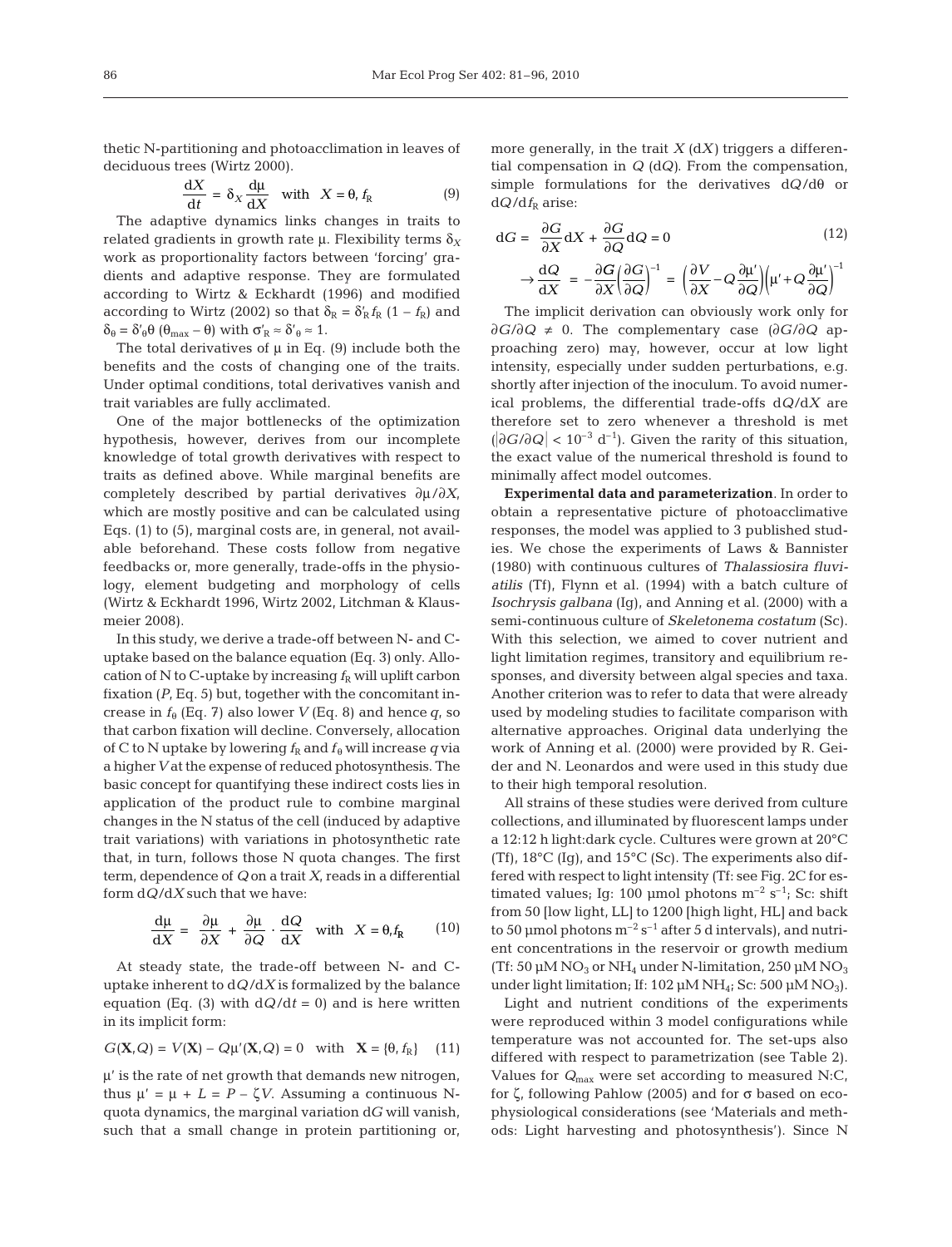uptake affinity *A*, exudation ratio η, and specific flexibility in  $\theta$  ( $\delta'_{\theta}$ ) are poorly constrained by the available data, we used reasonable and species-independent values. PS II damage  $(k'_d)$  can only be calibrated in the Sc configuration. It will be stronger under natural conditions due to the higher UV irradiance in the solar spectrum as compared to that provided by the fluorescent tubes used in these experiments (W. Bilger pers. comm.). In the Ig set-up,  $\delta'_{\theta}$  has to be raised to compensate for a low value of  $\delta'_{R}$ , and exudation gains importance since DIN concentration would otherwise fall to unrealistically low values after the onset of N-limitation. The value assigned to  $\eta$  is close to the estimates that follow from Tang & Dam (2001). For each set-up, the remaining 6 parameter values (α,  $\delta'_{\rm R}$ , μ<sub>d</sub>,  $Q_{0}$ , θ<sub>C</sub>, and *V*m) were calibrated using a systematic variation and a standard cost function which is the root mean square deviation between data and model outcomes, normalized by the variance in the data. Given the number of compared variables (Tf: 3, Ig: 4, Sc: 3), the degree of freedom for calibration is therefore relatively small.

## **RESULTS**

## **Stoichiometric response to N-limitation**

The effects of DIN limitation on cellular stoichiometry have been documented in various experiments. Many of these refer to the Tf chemostat of Laws & Bannister (1980). In this experiment, contents of nutrient-depleted cells had unequivocally increased N:C, chl *a*:C (Fig. 2) and chl *a*:N ratios (not shown, but inherent to the results obtained for N:C and chl *a*:C ratios) with increasing dilution rate and, as is clear from classical chemostat theory, also with increasing residual substrate in the medium. Model outcomes after parameter calibration reproduce the measurements of Laws & Bannister (1980) with high accuracy. Chl *a*:C ratio in Tf converges towards zero at severe N depletion, while N:C ratio reaches a minimum value. An analogous behavior is observed for Ig within a transient batch set-up (Flynn et al. 1994). After DIN depletion at around Day 13, the chl *a*:C ratio starts to decrease (Fig. 3). In contrast to the steady state results for the diatom Tf, variations in chl *a*:C and N:C ratios are decoupled in the haptophyte. Apart from a short period after the onset of N limitation, dynamics in N and chl *a* stoichiometry run independently both in the model and in the time series of Flynn et al. (1994). Down-regulation of *Q* initiates shortly after inoculation (Days 6 to 7) when DIN is still fully available. This also means that cells best operate at high, but not maximal N:C ratio, a finding supported by simulated equilibrium values for N:C ratio of Tf which are much below the theoretical maximum *Q*max. In analogy to the down-regulation at high quota, Tf



Fig. 2. *Thalassiosira fluviatilis*. Variations in (A)  $f_R q \theta$  (chl *a*:C), (B) *Q* (N:C) and (C) light intensity with dilution rate in a light limited chemostat (O) and a PAR saturated, N-limited experiment (●). Circles are data of Laws & Bannister (1980); solid lines are means of simulation results for Day 14. The intrinsic minimal quota *Q*<sup>0</sup> is added as a dotted line in (B). Gray areas show variability in daily means from Day 14 to the end of the simulation after 250 d

and the haptophyte Ig reveal an apparent minimum quota that is more than double the intrinsic one  $Q_0$ (cf. Figs. 2B, 3C & 4).

During the phase of quota down-regulation in Ig, the slow rise in chl *a*:C ratio reflects a cell strategy to improve light harvesting, primarily through increasing chloroplast chlorophyll concentration (θ). High nitrogen costs of chl *a* synthesis slow down this process and are most important during the initial and final phases (relative control indices in Fig. 3). Rubisco becomes increasingly relevant before and during the start of N limitation. In a fully acclimated state, N partitioning into Rubisco balances C gain of carboxylation with associated N costs (converted to carbon gain units using  $(\partial \mu / \partial Q) \cdot (dQ / df_R)$  in Eq. [10]).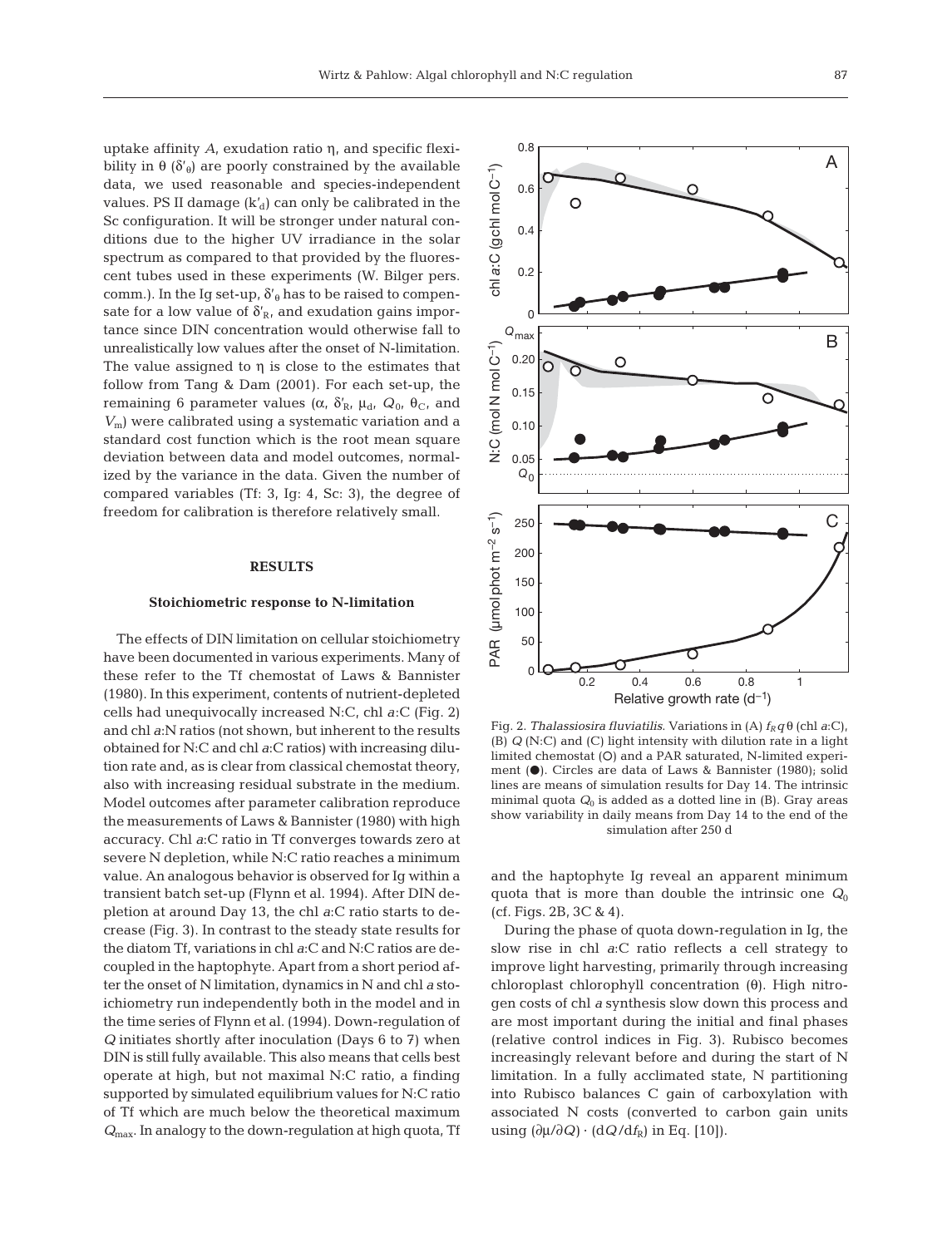

Fig. 3. *Isochrysis galbana*. Time evolution of (A) POC, (B) DIN, (C) N:C and (D) chl *a*:C  $(f_R \theta)$  in the batch experiment of Flynn et al. (1994). Observational data (crosses) are compared to 2 simulation runs, one with constant Rubisco fraction  $f_R$  (dashed line) and a fully adaptive version (continuous line) after a model spin-up of 12 h. Differences in parameter values are given in Table 2. (E) Relative control indices for simulated chl *a*:C ratio variations. The indices quantify the strength of marginal 'economic forces' in chl *a* dynamics as given by Eq. (17) and calculated using Eq. (18), representing (1) C gain by carboxylation, (2) associated N costs, (3) C gain through light harvesting complexes (LHC) and (4) their N costs

## **Photoacclimation**

Carbon-based N and chl *a* cell quotas of Tf reveal an intricate non-linear and time-dependent response when light limits growth instead of nutrients (Fig. 2). N quota under fully acclimated conditions is highest at intermediate PAR, slightly decreasing at higher growth irradiance. This relationship is in line with observations made with other species (Goldman 1988). In our model, it occurs when N demand of enhanced C uptake exceeds supply by nutrient uptake machinery, even at saturating DIN concentration. N quota at low growth rate is much less constrained and is a function of acclimation time. The model parameter set (Table 2) is calibrated to reproduce measured stoichiometry after about 20 d, since in this period simulated biomass and nutrient concentration varied very little. This situation corresponds to the 'steady state' condition in most chemostats. However, continuous cellular adaptation at low dilution rates leads to biomass accumulation after many months, with consecutive depletion of DIN and decline in N:C and chl *a*:C ratios. Hence, the gray areas in Fig. 2 indicate effects of maintained evolution of internal variables over longer timescales. Typical photoacclimation with lower chl *a*:C ratio at higher light intensities is, instead, quickly established in the simulation and then becomes constant over time. Increased relevance of Calvin cycle activity is responsible for higher  $f_R$  (cf. Fig. 7), while a lower importance of LHC leads to a considerable reduction of chl *a* in chloroplasts.

In dynamic environments, stoichiometric adaptation is expressed as nighttime N:C and chl *a*:C ratio increases over daytime values. Diurnal cycling amplitude can be as large as mid-term acclimation after changing daytime PAR by >1 order of magnitude (Anning et al. 2000). Our model not only fits average stoichiometry changes under alternating low and high PAR regimes (LL and HL), but also precisely redraws the diurnal variability as evident in Fig. 5. Both shortand mid-term responses to variable irradiance are equally 'forced' in the model by the same growth derivatives with respect to the traits  $f_R$  and  $\theta$ . At night, chl *a*:C ratio dynamics are strongly connected to the cellular N status due to the linear dependence of chl *a*:C ratio on  $q$  ( $\sigma$  = 1 for diatoms), while adaptations in  $f_R$  and  $\theta$  become negligible. This can be directly inferred from the low-pass filtered control indices in Fig. 5. During daytime under a LL regime, N demand and C gain of LHC prevail over those of Rubisco. The relevance of LHC disappears in HL. Reallocation of N from LHC to Rubisco and nutrient uptake together with a sudden drop in total proteins (*q)* then leads to a down-shift in chl *a*:C with subsequent day–night oscillations. The role of LHC for cellular carbon economy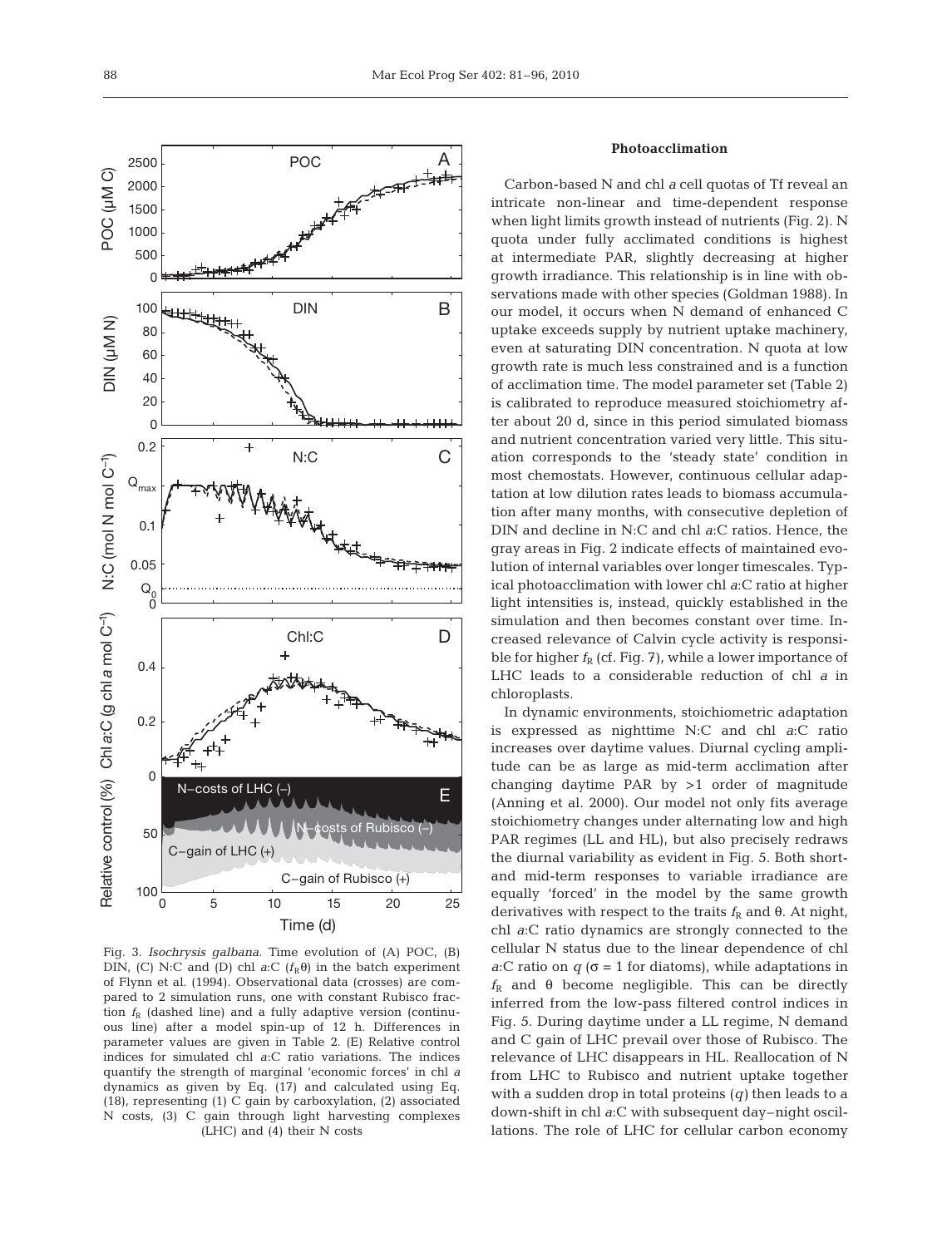| Symbol               | Description                                        | Value -      |              |              | Unit                                                     |  |
|----------------------|----------------------------------------------------|--------------|--------------|--------------|----------------------------------------------------------|--|
|                      |                                                    | <b>Tf</b>    | Ig           | <b>Sc</b>    |                                                          |  |
| $\boldsymbol{A}$     | Affinity to inorganic N                            | 25           | 25           | 25           | $m^3$ (mol C d) <sup>-1</sup>                            |  |
| $\alpha$             | Specific light absorption                          | 0.12         | 0.07(0.06)   | 0.045(0.043) | m <sup>2</sup> mol C (µmol photons gchl a) <sup>-1</sup> |  |
| $\delta'_{\rm R}$    | Specific flexibility in $f_{R}$                    | $\mathbf{1}$ | 0.35(0)      | 0.5(0)       |                                                          |  |
| $\delta'_{\theta}$   | Specific flexibility in $\theta$                   | 1            | 1.7          | 1(1.3)       |                                                          |  |
| η                    | Exudation vs. production ratio                     | 0.01         | 0.053        | 0.09         |                                                          |  |
| $f_{\theta}$         | Relative C in LHC                                  |              |              |              |                                                          |  |
|                      | Photon flux                                        |              |              |              | µmol photons $m^{-2} d^{-1}$                             |  |
| $k_{r}$              | Protein D1 recovery rate                           |              |              |              | $d^{-1}$                                                 |  |
| $k_d$                | Protein D1 damage rate                             |              |              |              | $d^{-1}$                                                 |  |
| $k_{\rm d}^{\prime}$ | Chlorophyll-specific D1 damage                     | 0.4          | 1.5          | 0.7          | mol C <sup>2</sup> q chl $a^{-2}$                        |  |
| L                    | Exudation rate                                     |              |              |              | $d^{-1}$                                                 |  |
| μ                    | Relative growth rate (RGR)                         |              |              |              | $d^{-1}$                                                 |  |
| $\mu_d$              | Potential production $(f_R q = 1)$                 | 26           | 4.5(5.5)     | 24 (29)      | $d^{-1}$                                                 |  |
| $\boldsymbol{P}$     | Gross C uptake rate                                |              |              |              | $d^{-1}$                                                 |  |
| q                    | Relative size of the free N pool                   |              |              |              |                                                          |  |
| $Q_0$                | Minimal N:C                                        | 0.03         | 0.018(0.014) | 0.043(0.04)  | mol $N$ mol $C^{-1}$                                     |  |
| $Q_{\rm max}$        | Maximal N:C                                        | 0.24         | 0.15         | 0.18         | mol $N$ mol $C^{-1}$                                     |  |
| σ                    | N-quota dependence of<br>chloroplast concentration | 1            | $\Omega$     |              |                                                          |  |
| S                    | Light response curve                               |              |              |              |                                                          |  |
| $\theta_{\rm C}$     | Inverse C stoichiometry of LHC                     | $\mathbf{1}$ | 1.1          | 5(4.4)       | $\text{gchl } a \text{ mol} \text{C}^{-1}$               |  |
| $\boldsymbol{u}$     | Photoinhibition factor                             |              |              |              |                                                          |  |
| $\bar{V}$            | N uptake rate per unit carbon                      |              |              |              | mol $N$ (mol $C$ d) <sup>-1</sup>                        |  |
| $V_{\rm m}$          | Maximal N uptake rate                              | 2.1          | 0.14         | 0.3          | mol $N$ (mol $C$ d) <sup>-1</sup>                        |  |
| ζ                    | Respiratory C cost of N uptake                     | 2.3          | 2.3          | 2.3          | mol $C$ mol $N^{-1}$                                     |  |

Table 2. List of model parameters and auxiliary variables (without values). The different parameter sets correspond to the 3 model configurations (for abbreviations, see Table 1). LHC: light-harvesting complex. Values in parentheses are re-calibrated values for alternative configurations where  $f_R$  dynamics is switched off



Fig. 4. Relative growth rate dependence on internal N quota. Steady state results are shown for the standard *Thalassiosira fluviatilis* parametrization (black line) and a version where chlorophyll synthesis is decoupled from construction of uptake sites (gray line,  $f_{\theta} = 0$ , realized by  $\theta_C = 1000$  gchl *a* molC–1. For comparison, the Droop function is plotted (dashed line, 1.5  $d^{-1}$  (1 –  $Q_0^D/Q$ ), with  $Q_0^D = 0.05$  molN mol  $C^{-1}$ ). The linear function  $\mu_d q$ , which in the model expresses the maximal capacity for biosynthesis, is multiplied by a factor of  $0.5<sup>2</sup>$  to reflect the 12:12 h light:dark cycle and the fact that

 $f_R$  is about 0.5 in this experiment (dotted line at left)

is re-established after switching to LL again. The induced response in the simulated chl *a*:C ratio turns out to be as fast as the N:C ratio recovery. The latter overestimates the observed N quota levels which, however, are far lower than in the initial LL period. The model is able to reproduce an adaptation period in the chl *a*:C ratio with intermediate values and lowamplitude day–night cycles. Also, changes in control indices during Days 10 to 15 indicate that cells have not reached internal equilibrium after several days. Hence, as the 2 earlier case studies have shown, understanding cellular adaptation requires a mid- to long-term duration of *in silico* and *in vitro* experiments on the scale of weeks or months.

As a test of the photosynthetic functions employed by the model, we compared measurements of maximal photosynthetic capacity with calculated values (Fig. 6). Despite the high frequency variability, both match surprisingly well. Two largely differing *P*-*I* curves obtained in the LL and HL regimes are fitted with high accuracy. This includes the relatively elevated effect of photo-inhibition at high PAR for cells acclimated to LL. In contrast to usual fitting procedures, the coefficients (e.g.  $P_{\text{max}}$ , α) have not been calibrated here. They derive instead from the simulated adaptation of internal traits  $f_R$  and  $\theta$ .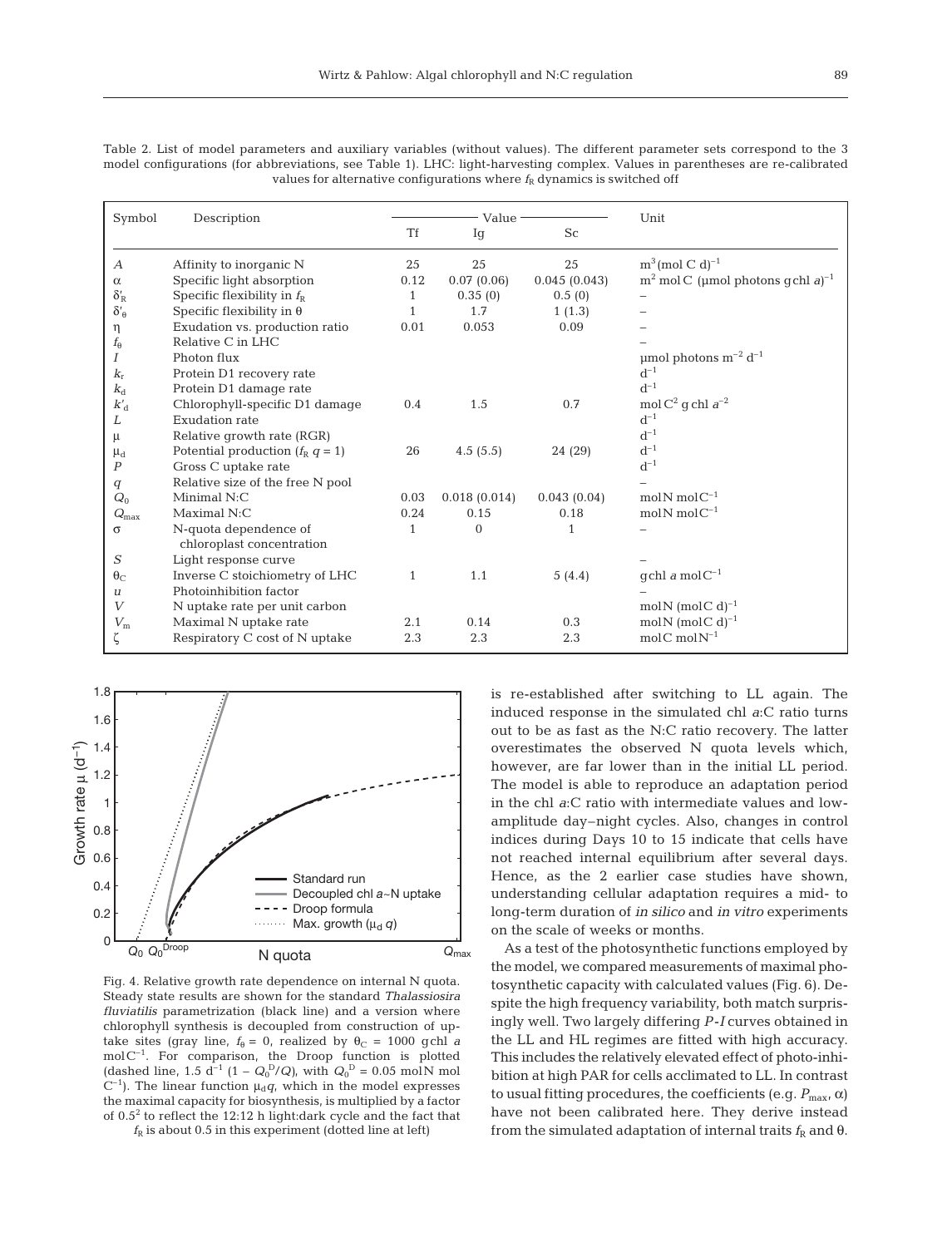

Fig. 5. *Skeletonema costatum*. Stoichiometric dynamics of (A) cellular nitrogen (*Q*) and (B) chl *a* ( $f_R q \theta$ ). Light is shifted from low (LL) to high (HL) intensity and, after 5 d, to LL again. Experimental data from 2 parallel experiments  $(\bullet, \bullet)$  of Anning et al. (2000) (values with higher temporal resolution from R. Geider unpubl.) are compared to 2 simulation runs. One simulation was run with constant Rubisco-N fraction  $f_R$ (dashed line), the second one with a fully adaptive set-up (continuous line). Differences in parameter values are given in Table 2. A model pre-run of 7 d is not shown. (C) Relative control index of chl *a*:C ratio variations, analogous to Fig. 3

#### **Adaptation configurations**

How many trait variables are needed to cope with the physiological adaptation of algae to varying nutrient and PAR levels? We addressed this question by comparing 2 different model configurations, one without Rubisco dynamics ( $\delta'_{R} = 0$ ) and the second in the

fully adaptive standard version. In the nutrient-limited (as in the PAR-limited) case, differences between configurations are negligible for the entire set of state variables following recalibration of few parameters (Fig. 3, cf. Table 2). Only diurnal fluctuations in the Sc set-up are slightly better resolved when  $f_R$  adaptation is effective (Fig. 5).

# **Protein partitioning and pigment composition**

How the adaptation model works can be best understood by tracing the partitioning of proteins to the 2



Fig. 6. *Skeletonema costatum*. (A) Time course of maximal photosynthetic capacity  $(P_{\text{max}} = \text{max}_I\{P(I)\})$ . Experimental data originate from Anning et al. (2000), complemented by R. Geider and N. Leonardos (unpubl.). The 2 regulation configurations are described in Figs. 3 & 5. Straight dashed lines mark timing and maximal value of individual *P*-*I* measurements. (B) Photosynthetic rates as a function of PAR. *P*-*I* curves measured by Anning et al. (2000) are compared with instantaneous C uptake rates calculated using Eq. (5)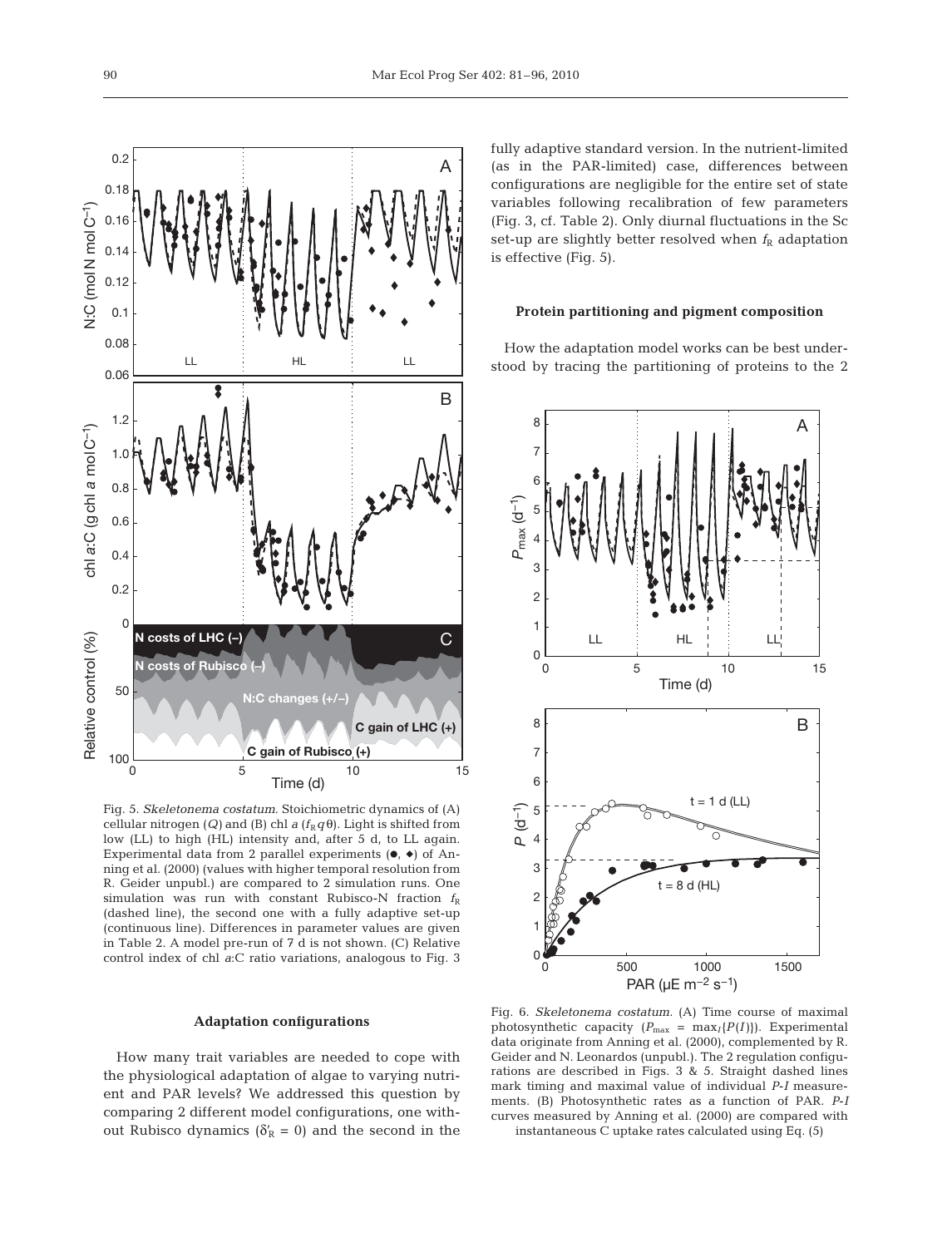

Fig. 7. Protein partitioning over growth rate in N-limited chemostat (*Isochrysis galbana*). (A) Rubisco-N fraction of total cellular  $N(f_R)$  computed for low, intermediate and high PAR. LL: 30 μmol photons  $m^{-2} s^{-1}$ ; IL: 175 μmol photons  $m^{-2} s^{-1}$ , corresponding to the experiment of Falkowski et al. (1989); HL: 500 μmol photons m–2 s–1. Parametrization identical to *I. galbana* set-up. (B) corresponding carbon fraction of the light harvesting complexes *f*<sub>θ</sub>



Fig. 8. *Isochrysis galbana*. Temporal variation in the ratio of total carotenoids (scaled) to cellular carbon (from Flynn et al. 1994) compared to the chl *a* content of chloroplast (θ) simulated by the model

most central photosynthetic functions, carboxylation  $(f_R)$  and light harvesting  $(f_\theta)$ . As shown in Fig. 7, carboxylation in Ig is up-regulated at higher PAR in contrast to LHC. Both  $f_R$  and  $f_\theta$  increase with growing dilution rate in the simulated chemostats. The sensitivity of partitioning to growth rate, however, depends on the light level.  $f_{\theta}$  is most sensitive under LL whereas  $f_{\text{R}}$ is rather constant.

The calculated partitioning of photosynthetic proteins is central not only to analysis of autotrophic regulative responses to variable environments; our model indicates that variable protein fractions can also be used as proxies for changes in the spectral properties of cells. This can be inferred from Fig. 8, which shows the time course of Ig pigment composition (carotenoids:C ratio) measured by Flynn et al. (1994). The ratio gently changes during the course of N limitation. A comparison with the temporal evolution in the simulated N fraction in Rubisco  $f<sub>R</sub>$  suggests a correlation between the 2 quantities.

# **DISCUSSION**

## **Optimality in key physiological traits**

The reference data we used for model validation include various irregular dynamic patterns of physiological variables in addition to bulk POC, DIN or photosynthesis measurements. Despite this richness, quantitative agreement between model results and observations is very high, which supports our starting model hypothesis that variations in physiological variables maximize carbon-based growth of the whole cell. Since the adaptive dynamics framework has no mech-

> anistic reference to phenotype acclimation and ignores delays in biosynthesis due to intermediate metabolites or finite rate of signal transduction, quantitative matching between model results and observations would not be expected, in particular, for transitory dynamics including lag effects. Growth optimization thus appears as a continuous objective during reorganization of cellular physiology.

> This 'goal-oriented' approach (*sensu* the Aristotelian view of natural processes) leads to meaningful interpretations since regulation phenomena can be understood in an evolutionary context. Light and nutrients make photoautotrophs grow, and continual fluctuations in both trigger the second fundamental biological process, which is adaptation. Adaptation operates on many levels of organization (cells, genes,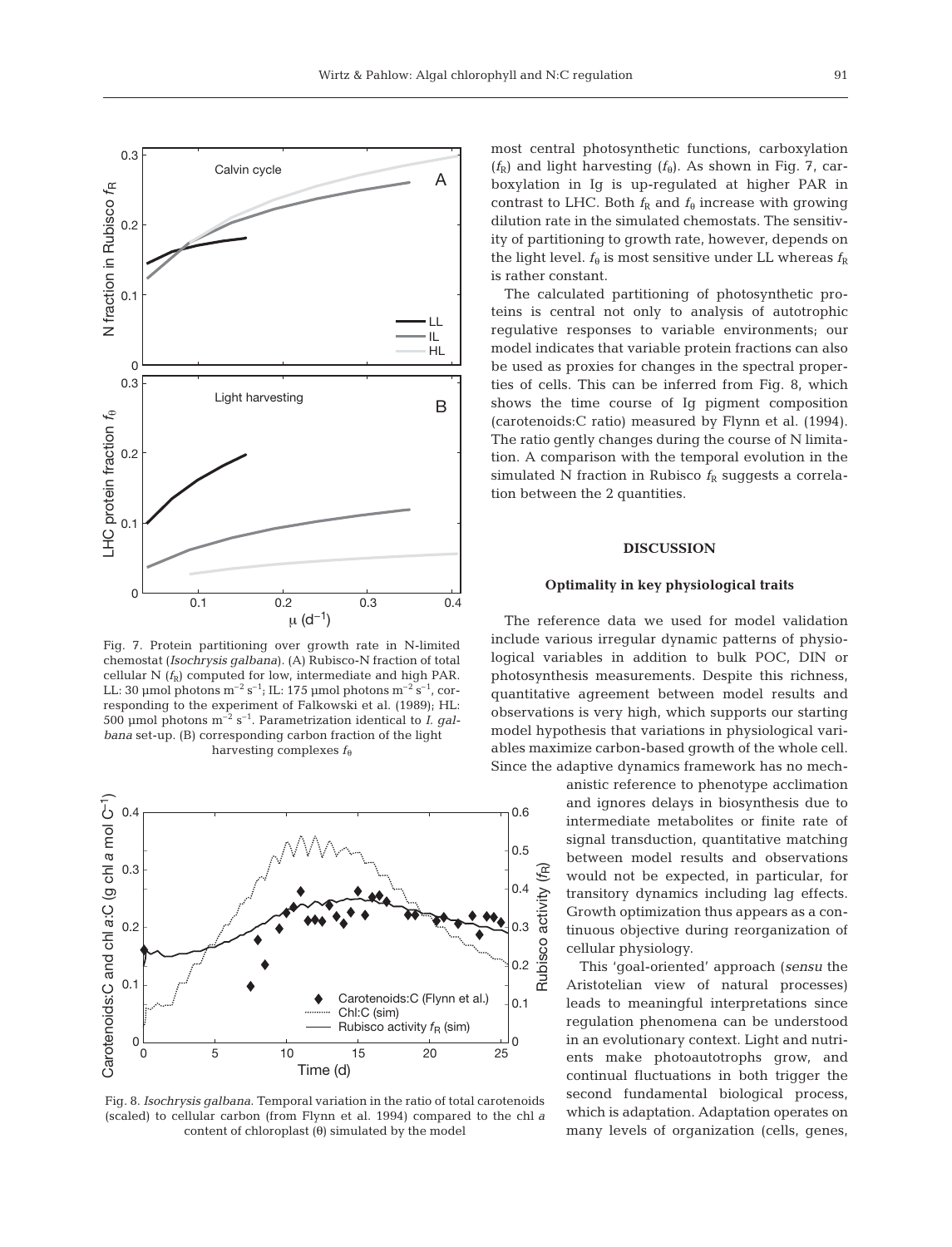communities) that, in turn, undergo dynamic transformations on different time scales. In the case of photoacclimation, this means that cells not only respond to forces of selection by evolving the bestadapted physiology for a specific nutrient and light environment, but also by evolving the ability to instantly adjust their physiology whenever necessary. Both processes, selection for physiological traits and selection for physiological plasticity are governed by the same fitness function, i.e. relative growth rate. The 2 adaptations are also mutually dependent. Photoacclimation will delay community changes because the ability of individual species or strains to cope with varying light conditions dampens shifts between species. Species shifts, in turn, will primarily work on those functional traits that govern and constrain acclimation. In our model frame, these are, for example, specific light absorption  $(\alpha)$  and C stoichiometry of LHC  $(\theta_C^{-1})$ . Their intra-specific variation turns out to be correlated after calibration. One would indeed expect higher absorption capabilities from a more costly LHC. Minimal N:C  $(Q_0)$ , and maximal N and C uptake rate  $(V_m, \mu_d)$ , are highly effective and variable functional traits allowing one to track community changes triggered by variations in light and nutrient availability (Litchman et al. 2006).

Litchman & Klausmeier (2008) also listed a variety of (morphological) trade-offs guiding phytoplankton adaptation at the community level. In this study we derived a physiological trade-off that converts effects of trait variations on C uptake as well as indirect effects through the cellular N budget into the same currency. Our approach leads to a parameter-free estimate of the marginal C gain of N uptake *V* (Eqs. 10 & 12) by simply making use of the balanced growth equation. Synthesis of chl *a* is then linked to the cellular N and C cycle only through protein partitioning (cf. explicit dependencies of *P* and *V* on  $f_R$  and  $f_\theta$ ). By mutually dependent adaptation in the partitioning coefficients  $f_R$  and  $f_{\theta}$ , variations in N:C and chl *a*:C ratios become formally de-coupled, even though not functionally independent. Cells lower their chl *a*:C ratio either after the onset of N-limitation, or after an increase in irradiance. To this end, they employ a limited repertoire of mechanisms, such as dilution through growth, or expression of chlorophyllase. But the teleological reason for the same kind of response may be different, as illustrated by the relative control indices for chl *a*:C ratio dynamics. While under nutrient limitation the high amount of N bound in Rubisco can be re-invested into N uptake with much more carbon return, the competitive role of Rubisco in the PAR shift experiment is more limited to diel changes in the chl *a*:C ratio. The highest contribution for the rapid decline in chlorophyll derives from changes in the N:C

ratio. The latter reflects the imbalance after increasing C-uptake with only moderate ability of the cell to raise N uptake accordingly.

Most simulation results can be equally produced using either a constant or a variable Rubisco-N ratio  $f_R$ . The reasons why we resolve this 'luxury' variable, apparently violating Occam's parsimony principle, are 3-fold. (1) Variations in  $f_R$  do exist, as discussed below, and might serve as a further model constraint. (2) The additional model complexity comes at extremely low parameterization costs. Finally, a larger set of trait variables can help to trace changes in optical absorption properties during photoacclimation. For example, the correlation between photosynthetic protein partitioning and the carotenoids:C ratio only arises in the fully adaptive model version. When nitrogen is to be allocated into enzymes like Rubisco or into uptake apparatus, it is advantageous to make use of nonchlorophyllous pigments. Preference for carotenoid synthesis or chlorophyll decay under N limitation is motivated by relatively low N costs of carotenoid rich pigments compared to chl *a* (Falkowski et al. 1989, Herzig & Falkowski 1989, Berges et al. 1996). Following this strategy, however, is not as effective as merely reducing chl *a*, as is obvious from the much stronger variation in the chl *a*:C ratio during the experiment (cf. Figs. 8 & 3).

## **Differential C and N partitioning**

Under N limitation, the concentration of Rubisco as well as the ratio of Rubisco activity to electron transport activity declines (Berges et al. 1996, Evans & Terashima 1987, Sciandra et al. 1997). The first process can be understood as a mere consequence of lower intracellular nitrogen, while the ratio decline (accompanied by a decrease in  $f_R$ ) is due to the previously mentioned higher economic revenue of Rubisco N when re-allocated to N uptake. In the chlorophyte *Dunaliella tertiolecta* under N limitation, Geider et al. (1998b) found rather robust Lhcp levels in contrast to much more sensitive reactions of Rubisco. A similar phenomenon has been reported by Falkowski et al. (1989) for Ig and for a cryptophycean by Rhiel et al. (1986). Robustness in  $f_{\theta}$ , together with sensitivity of  $f_{\text{R}}$ under intermediate to high PAR, can to some extent be reproduced by the model. The range of simulated  $f_R$  in Ig precisely matches the range of 0.12 to 0.24 found by Falkowski et al. (1989) at intermediate PAR. However, the calculated increase in  $f_{\theta}$  at higher growth rates exceeds the narrow interval of 0.06 to 0.08 reported in the study (Falkowski et al. 1989). Different sensitivities in protein partitioning follow from the fact that, in the model,  $f_R$  greatly exceeds  $f_\theta$  under high PAR. When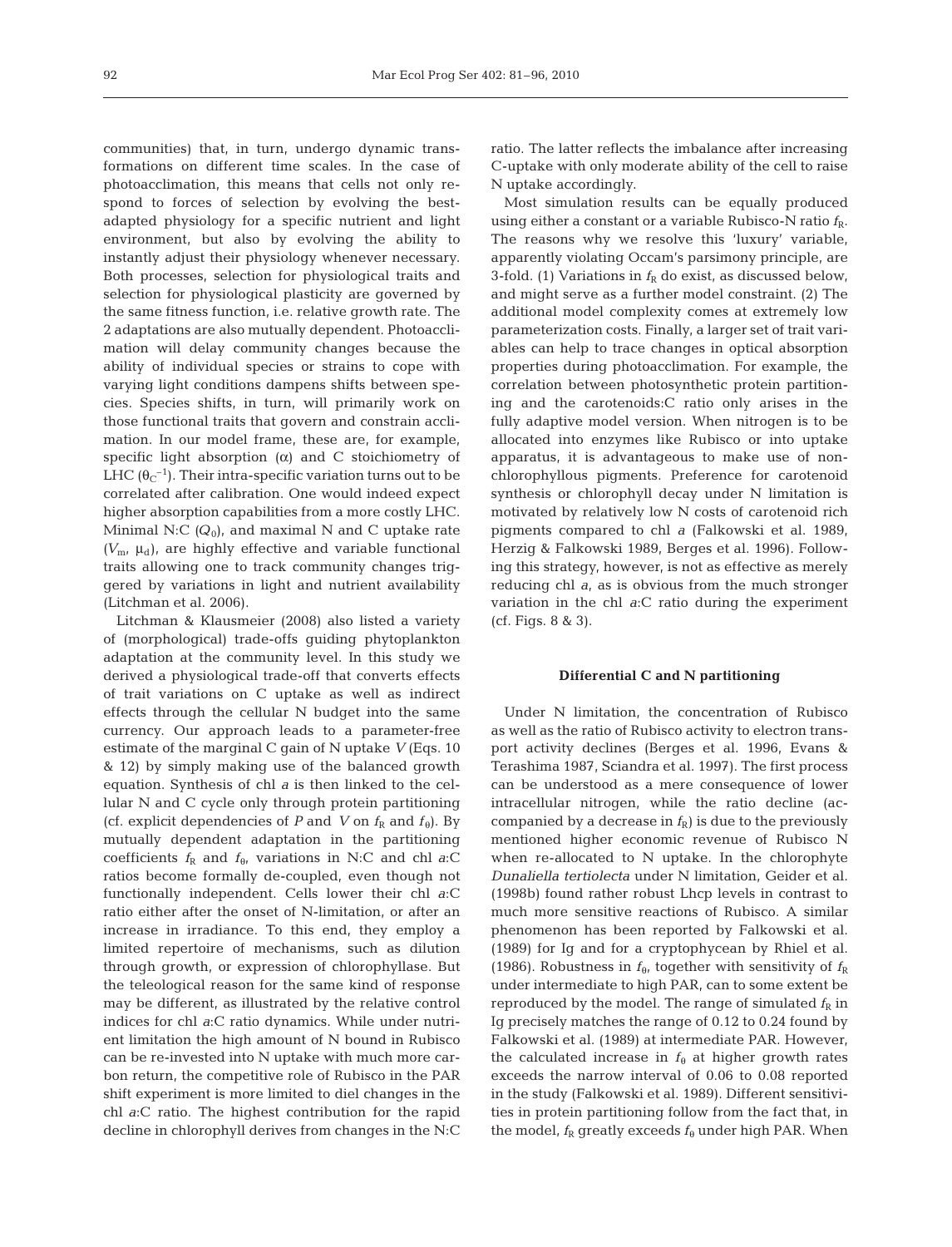forced to reduce N expenses, cells react most effectively through reducing their carboxylation capacity in the form of N-rich Rubisco.

The assumed difference between diatoms and nondiatoms (at least haptophytes) through the parameter σ was a prerequisite for simulating 2 different types of correlation between the chl *a*:C and N:C ratios. Observed co-variations (see Sc) and their absence (Ig) have been linked to a taxonomic divergence in photosystem composition. Compositional differences lead to distinct stoichiometric ratios between complexes sustaining light-dependent and light-independent reactions. Some further evidence supports this notion. In non-siliceous species, decoupling chloroplast density from Rubisco activity induces a higher sensitivity of simulated Rubisco levels to nutrient limitation compared to diatoms (Falkowski et al. 1989, Geider et al. 1993). A more apparent indicator for the decoupling is the convergence behavior of the chl *a*:C ratio when N becomes depleted. While Sakshaug et al. (1989) found near-zero chlorophyll levels at low dilution rates in a Sc chemostat, Goericke & Montoya (1998) observed a minimum of 0.2 pgchl *a* per cell in the 2 haptophytes Ig and *Pavlova lutheri*.

#### **Implications for laboratory studies**

All our simulation studies demonstrate that cells require a relatively long period to reach internal equilibrium. Acclimation takes place far beyond the onset of a 'steady-state' that is classically defined in terms of biomass and growth variations. In the literature, there is still a tendency to undervalue transient effects, which can bias the interpretation of results. For example, differences in photoadaptation from HL to LL and from LL to HL found by Prézelin et al. (1991) may in part reflect under-estimated acclimation periods. We thus emphasize the relevance of specifying the pre-conditioning of cultures in great detail, including the time schedule of preparation. Simulations of Ig growing in batch culture are indeed sensitive to the initial values of internal variables θ and  $f_R$ . Relatively low starting values prevent strong increases in growth rate since small values in μ lead to high differential N-costs of chl *a* synthesis, as expressed by d*Q*/dθ (Eqs. 10 & 12).

Our dynamic simulations revealed that transient data are also highly effective in constraining the parametrization of the model. We in particular suggest that switching light experiments similar to the one conducted by Anning et al. (2000) could be used to test the model for different species like diatoms of different cell sizes or a green algae.

In future studies, the model assumptions that the photoacclimative response (1) is ruled by intracellular optimization, and, more specifically, (2) is mediated by protein partitioning should be better connected to direct observations. The mere number of (in part unknown) proteins involved in photosynthesis and nutrient uptake, their high turnover rate and limits to analytical accuracy still challenge a quantitative assessment.

## **Implications for modeling**

With the optimality approach proposed here, we seek to replace— or to better understand— empirical formulations using cause-effect assumptions (Anderson 2005). A central example is the Droop-like nonlinear N-quota dependency of growth in Fig. 4 which arises from a combination of (1) linear cause–effect relations, (2) down-regulation of relative carboxylation capacity at low *Q*, and (3) increasing N costs of chl *a* synthesis at high μ. Acclimated N quota, as a consequence, also by far exceeds *Q*0. Under N replete conditions, N quota is almost always maintained much below its upper bound *Q*max. Insensitivity to physiological or physico-chemical boundaries is again reasonable in an evolutionary context, since cells with lower subsistence demand or more storage capability would have a strong competitive advantage.

An efficient way for maintaining N quota much below its (non-optimal) upper bound  $Q_{\text{max}}$  is exudation. Losses of DON and DOC are formulated using a new, extremely simple formulation, by which exudation rises with productivity as well as nutrient limitation. Further applications of this sub-module require verification with (mesocosm) data. More generally, future model versions need to address additional elementary pools like phosphorus, silicon or iron and energy or carbon, respectively demanding functions such as defense or storage. Given the generic nature of the adaptation dynamics of physiological traits proposed here, such extensions will be relatively straightforward.

*Acknowledgements.* M. Schartau and 4 anonymous reviewers gave helpful comments on the manuscript. T. Chapman (ScienceDocs, Inc.) improved grammar and style. R. Geider and N. Leonardos provided digital data from their experiments and supplementary information.

## LITERATURE CITED

- ▶ Abrams P (1999) The adaptive dynamics of consumer choice. Am Nat 153:83–97
	- Ågren G (1996) Nitrogen productivity or photosynthesis minus respiration to calculate plant growth? Oikos 76: 529–535
	- Anderson T (2005) Plankton functional type modelling: running before we can walk? J Plankton Res 27:1073–1081
	- Anning T, MacIntyre H, Pratt S, Sammes P, Gibb S, Geider R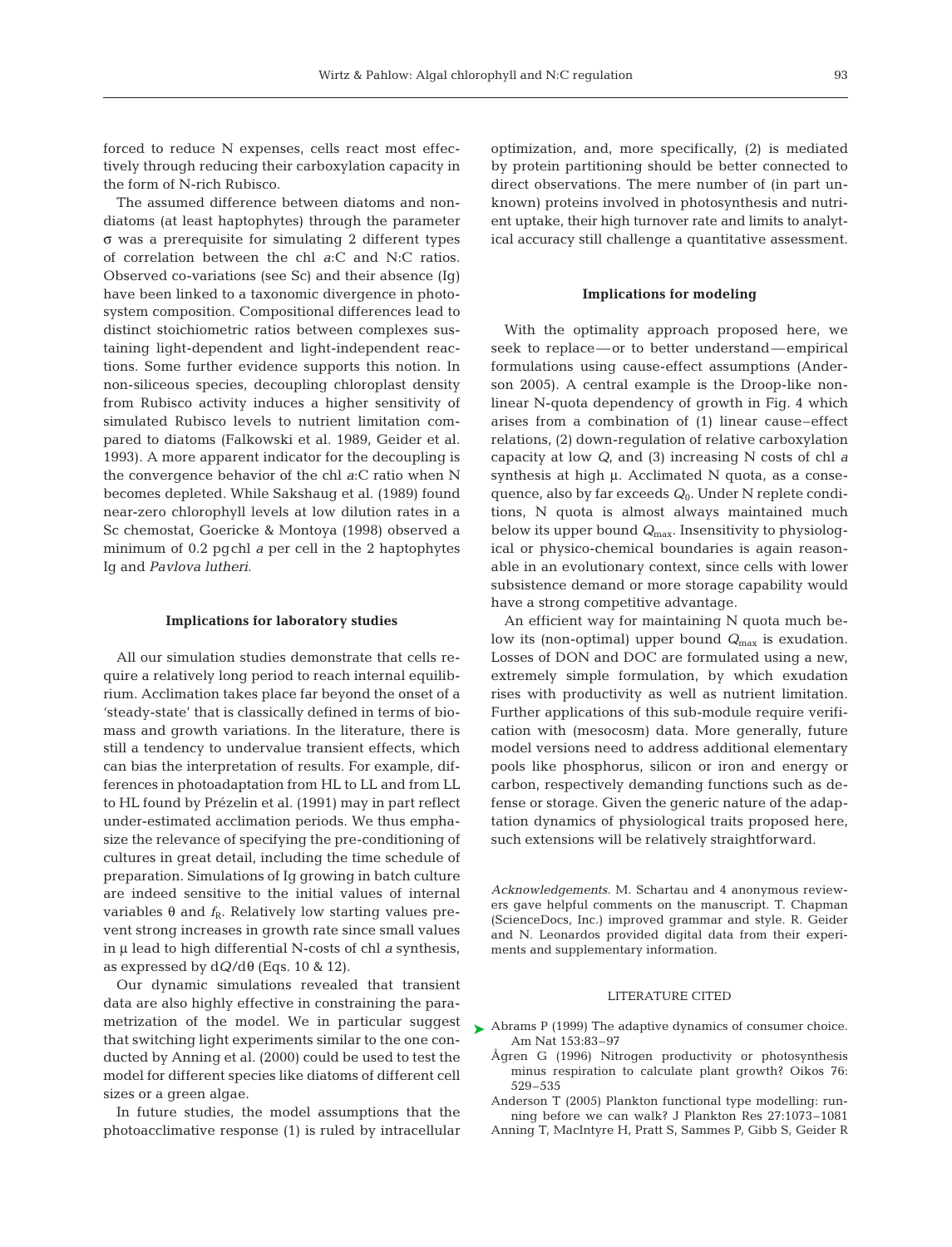(2000) Photoacclimation in the marine diatom *Skeletonema costatum.* Limnol Oceanogr 45:1807–1817

- Armstrong R (2006) Optimality-based modeling of nitrogen allocation and photoacclimation in photosynthesis. Deep-Sea Res II 53:513–531 ➤
- ► Berges J, Charlebois D, Mauzerall D, Falkowski P (1996) Differential effects of nitrogen limitation on photosynthetic efficiency of photosystems I and II in microalgae. Plant Physiol 110:689–696
	- Cloern J, Grenz C, Vidergar-Lucas L (1995) An empirical model of the phytoplankton chlorophyll:carbon ratio: the conversion factor between productivity and growth rate. Limnol Oceanogr 40:1313–1321
- ► Descy J, Leporcq B, Viroux L, Francois C, Servais P (2002) Phytoplankton production, exudation and bacterial reassimilation in the River Meuse (Belgium). J Plankton Res 24:161–166
- ► Dortch Q, Clayton J, Thoresen S, Ahmed S (1984) Species differences in accumulation of nitrogen pools in phytoplankton. Mar Biol 81:237–250
- ► Droop M (1975) The nutrient status of algal cells in batch culture. J Mar Biol Assoc UK 55:541–555
	- Dubinsky Z, Falkowski P, Wyman K (1986) Light harvesting and utilization by phytoplankton. Plant Cell Physiol 27: 1335–1349
- Elser J, Frost P, Kyle M, Urabe J, Andersen T (2002) Effects of ➤ light and nutrients on plankton stoichiometry and biomass in a P-limited lake. Hydrobiologia 481:101–112
	- Evans J, Terashima I (1987) Effects of nitrogen nutrition on electron transport components and photosynthesis in spinach. Aust J Plant Physiol 14:59–68
- ► Falkowski P, Sukenik A, Herzig R (1989) Nitrogen limitation in *Isochrysis galbana* (Haptophyceae). II. Relative abundance of chloroplast protein D1. J Phycol 25:471–478
	- Finkel Z (2001) Light absorption and size scaling of lightlimited metabolism in marine diatoms. Limnol Oceanogr 46:86–94
- ▶ Finkel ZV, Irwin AJ, Schofield O (2004) Resource limitation alters the 3/4 size scaling of metabolic rates in phytoplankton. Mar Ecol Prog Ser 273:269–279
- Flynn KJ (2003) Modelling multi-nutrient interactions in ➤ phytoplankton; balancing simplicity and realism. Prog Oceanogr 56:249–297
- ► Flynn K, Davidson K, Leftley J (1994) Carbon-nitrogen relations at whole-cell and free-amino-acid levels during batch growth of *Isochrysis galbana* (Prymnesiophyceae) under conditions of alternating light and dark. Mar Biol 118:229–237
	- Flynn KJ, Marshall H, Geider RJ (2001) A comparison of two N-irradiance interaction models of phytoplankton growth. Limnol Oceanogr 46:1794–1802
- ► Friend AD (1991) Use of a model of photosynthesis and leaf microenvironment to predict optimal stomatal conductance and leaf nitrogen partitioning. Plant Cell Environ 14:895–905
- ► Fussmann GF, Ellner SP, Hairston NG Jr (2003) Evolution as a critical component of plankton dynamics. Proc R Soc B Biol Sci 270:1015–1022
- ► Geider R, La Roche J (2002) Redfield revisited: variability of C:N:P in marine microalgae and its biochemical basis. Eur J Phycol 37:1–17
- ▶ Geider RJ, La Roche J, Greene RM, Olaizola M (1993) Response of the photosynthetic apparatus of *Phaeodactylum Tricornutum* (Bacillariophyceae) to nitrate, phosphate, or iron starvation. J Phycol 29:755–766
	- Geider RJ, MacIntyre H, Kana T (1998a) A dynamic regulatory model of phytoplanktonic acclimation to light, nutri-

ents, and temperature. Limnol Oceanogr 43:679–694

- ► Geider RJ, Macintyre HL, Graziano LM, McKay RML (1998b) Responses of the photosynthetic apparatus of *Dunaliella tertiolecta* (Chlorophyceae) to nitrogen and phosphorus limitation. Eur J Phycol 33:315–332
- ► Goericke R, Montoya JP (1998) Estimating the contribution of microalgal taxa to chlorophyll *a* in the field— variations of pigment ratios under nutrient- and light-limited growth. Mar Ecol Prog Ser 169:97–112
	- Goldman JC (1988) Spatial and temporal discontinuities of biological processes in pelagic surface waters. In: Rothschild B (ed) Towards a theory on biological-physical interaction in the world ocean. Kluwer, Dordrecht, p 273–296
	- Goldman J, Glibert P (1982) Comparative rapid ammonium uptake by 4 species of marine phytoplankton. Limnol Oceanogr 27:814–827
- ► Guglielmi G, Lavaud J, Rousseau B, Etienne AL, Houmard J, Ruban AV (2005) The light-harvesting antenna of the diatom *Phaeodactylum tricornutum*: evidence for a diadinoxanthin-binding sub-complex. FEBS J 272:4339–4348
- ► Han B, Virtanen M, Koponen J, Straskraba M (2000) Effect of photoinhibition on algal photosynthesis: a dynamic model. J Plankton Res 22:865–885
- Herzig R, Falkowski P (1989) Nitrogen limitation in *Isochrysis* ➤ *galbana* (haptophyceae). I. Photosynthetic energy concersion and growth efficiencies. J Phycol 25:462–471
	- Hilbert DW (1990) Optimization of plant root/shoot ratios and internal nitrogen concentration. Ann Bot (Lond) 66:91–99
- ► Hollinger DY (1996) Optimality and nitrogen allocation in a tree canopy. Tree Physiol 16:627–634
	- Klausmeier C, Litchman E, Levin S (2004) Phytoplankton growth and stoichiometry under multiple nutrient limitation. Limnol Oceanogr 49:1463–1470
	- Laws E, Bannister T (1980) Nutrient- and light-limited growth of *Thalassiosira fluviatilis* in continuous culture, with implications for phytoplankton growth in the ocean. Limnol Oceanogr 25:457–473
- ► Laws E, Wong D (1978) Studies of carbon and nitrogen metabolism by 3 marine phytoplankton species in nitratelimited continuous culture. J Phycol 14:406–416
- ► Litchman E, Klausmeier C (2008) Trait-based community ecology of phytoplankton. Annu Rev Ecol Evol Syst 39: 615–639
	- Litchman E, Klausmeier C, Miller J, Schofield O, Falkowski P (2006) Multi-nutrient, multi-group model of present and future oceanic phytoplankton communities. Biogeosciences 3:585–606
- ► Marra J (1978) Effect of short-term variations in light intensity on photosynthesis of a marine phytoplankter: a laboratory simulation study. Mar Biol 46:191–202
- ▶ Marshall H, Geider R, Flynn K (2000) A mechanistic model of photoinhibition. New Phytol 145:347–359
- ► McGill BJ, Enquist BJ, Weiher E, Westoby M (2006) Rebuilding community ecology from functional traits. Trends Ecol Evol 21:178–185
	- Morel F (1987) Kinetics of nutrient uptake and growth in phytoplankton. J Phycol 23:137–150
- ▶ Pahlow M (2005) Linking chlorophyll-nutrient dynamics to the Redfield N:C ratio with a model of optimal phytoplankton growth. Mar Ecol Prog Ser 287:33–43
- ▶ Parslow J, Harrison P, Thompson P (1984) Saturated uptake kinetics: transient response of the marine diatom *Thalassiosira pseudonana* to ammonium, nitrate, silicate or phosphate starvation. Mar Biol 83:51–59
- ▶ Prézelin B, Tilzer M, Schofield O, Haese C (1991) The control of the production process of phytoplankton by the physical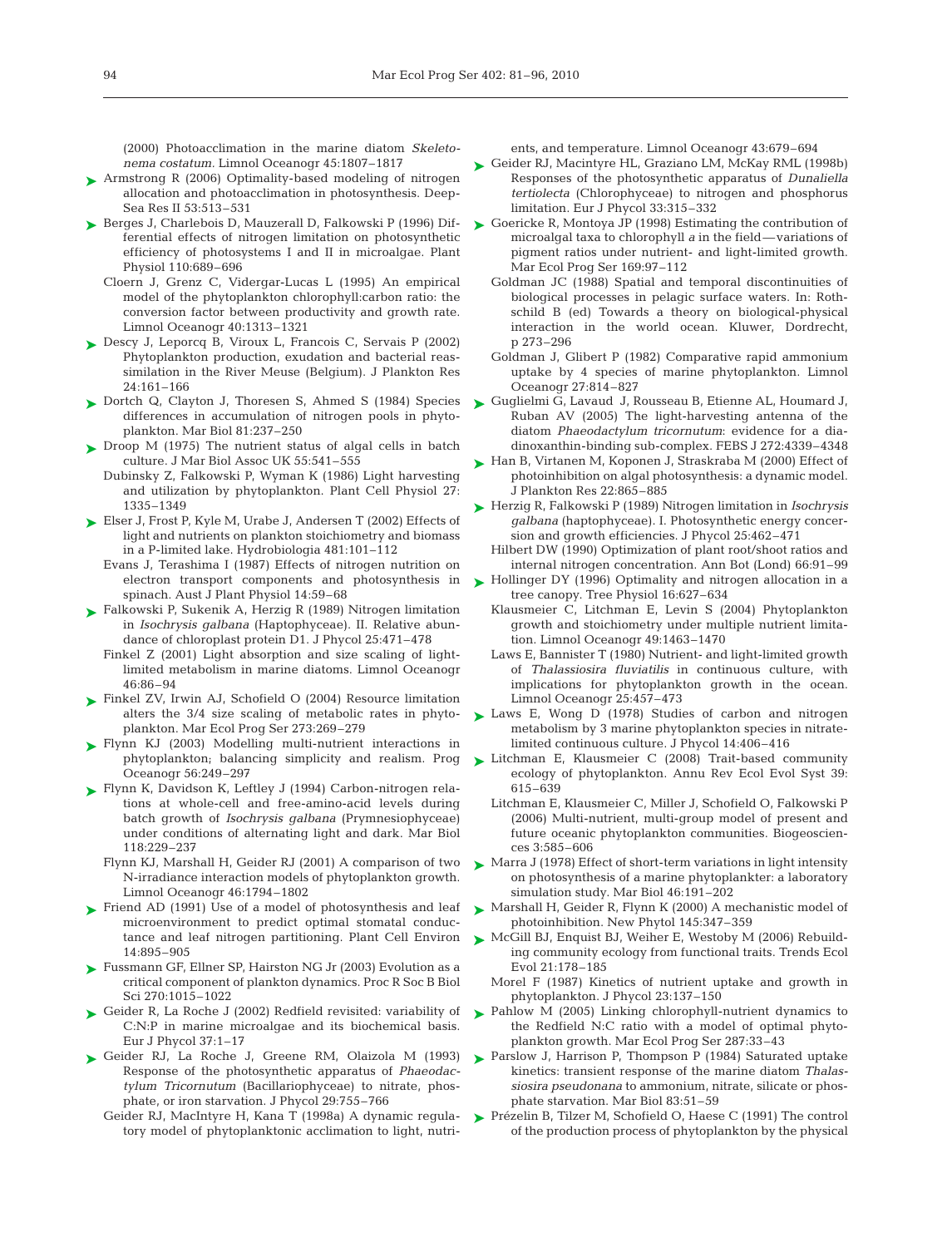structure of the aquatic environment with special reference to its optical properties. Aquat Sci 53:136–186

- Raven J, Geider R (2003) Adaptation, acclimation and regulation in algal photosynthesis. In: Larkum AW, Douglas SE, Raven JA (eds) Photosynthesis in algae. Kluwer, Dordrecht, p 385–409
- Rhiel E, Krupinska K, Wehrmeyer W (1986) Effects of nitrogen starvation on the function and organization of the photosynthetic membranes in *Cryptomonas maculata* (Cryptophyceae). Phys Lett 169:361–369
- ► Richardson K, Beardall J, Raven J (1983) Adaptation of unicellular algae to irradiance: an analysis of strategies. New Phytol 93:157–191
	- Sakshaug E, Andresen K, Kiefer D (1989) A steady state description of growth and light absorption in the marine planktonic diatom *Skeletonema costatum.* Limnol Oceanogr 34:198–205
	- Schartau M, Engel A, Schröter J, Thoms S, Völker C, Wolf-Gladrow D (2007) Modelling carbon overconsumption and the formation of extracellular particulate organic carbon. Biogeosciences 4:433–454
	- Sciandra A, Gostan J, Collos Y, Descolas-Gros C and others (1997) Growth-compensating phenomena in continuous cultures of *Dunaliella tertiolecta* limited simultaneously by light and nitrate. Limnol Oceanogr 42:1325–1339
	- Six C, Finkel Z, Rodriguez F, Marie D, Partensky F, Campbell D (2008) Contrasting photoacclimation costs in ecotypes of the marine eukaryotic picoplankter *Ostreococcus.* Limnol Oceanogr 53:255–265
- ► Smith S, Yamanaka Y (2007) Quantitative comparison of photoacclimation models for marine phytoplankton. Ecol Model 201:547–552
- ► Suggett DJ, Le Floc'H E, Harris GN, Leonardos N, Geider RJ (2007) Different strategies of photoacclimation by two strains of *Emiliania huxleyi* (Haptophyta). J Phycol 43: 1209–1222
- ► Sukenik A, Bennett J, Falkowski P (1987) Light-saturated photosynthesis. limitation by electron transport or carbon fixation? Biochim Biophys Acta 891:205–215
- ► Sukenik A, Bennett J, Falkowski P (1988) Changes in the abundance of individual apoproteins of light-harvesting chlorophyll *a*/*b* complexes of photosystem I and II with growth irradiance in the marine chlorophyte *Dunaliella tertiolecta.* Biochim Biophys Acta 932:206–215
- Suzuki R, Fujita Y (1986) Chlorophyll decomposition in *Skele-*➤ *tonema costatum*: a problem in chlorophyll determination of water samples. Mar Ecol Prog Ser 28:81–85
- ► Tang KW, Dam HG (2001) Phytoplankton inhibition of copepod egg hatching: test of an exudate hypothesis. Mar Ecol Prog Ser 209:197–202
- ► Walters RG (2005) Towards an understanding of photosynthetic acclimation. J Exp Bot 56:435–447
- ► Wilhelm C, Büchel C, Fisahn J, Goss R and others (2006) The regulation of carbon and nutrient assimilation in diatoms is significantly different from green algae. Protist 157: 91–124
- ► Wirtz KW (2000) Simulating the dynamics of leaf physiology and morphology with an extended optimality approach. Ann Bot (Lond) 86:753–764
- ► Wirtz KW (2002) A generic model for changes in microbial kinetic coefficients. J Biotechnol 97:147–162
- ► Wirtz KW (2003) Adaptive significance of C partitioning and SLA regulation in *Betula pendula.* Tree Physiol 23: 181–190
- ► Wirtz KW, Eckhardt B (1996) Effective variables in ecosystem models with an application to phytoplankton succession. Ecol Model 92:33–53
	- Zlotnik I, Dubinsky Z (1989) The effect of light and temperature on DOC excretion by phytoplankton. Limnol Oceanogr 34:831–839
- Zonneveld C (1998) A cell-based model for the chlorophyll *a* ➤to carbon ratio in phytoplankton. Ecol Model 113:55–70

### **Appendix 1.**

**Photoinhibition.** The photoinhibition term *u* is understood here as the relative concentration of undamaged D1 proteins (Marra 1978). Han et al. (2000) proposed an evolution equation for  $u$  using the D1 damage rate  $k_d$  and recovery rate  $k_r$ . Compared to other regulatory processes resolved by our model, the resulting D1 evolution is very fast so that we refer to the equilibrium solution for *u* (Han et al. 2000).

$$
u = k_{\rm r}/k_{\rm r} + k_{\rm d} \tag{13}
$$

Han et al. (2000) as well as Marshall et al. (2000) suggested that protein recovery rate *k*<sup>r</sup> should increase with higher N:C ratio. In a simplified form this reads:

$$
k_{\rm r} = \mu_{\rm d} q \tag{14}
$$

It is reasonable that both the recovery and damage rate scale with  $\mu_d$ . The damage rate  $k_d$  is introduced as a quadratic function of the chl *a*:C ratio (=  $f_{\theta}$  $\theta$ <sub>C</sub>), since pigment concentration affects the specific decay of D1 in many ways. The chl *a*:C ratio is related to the physical cross section of the 2 photosystems in which the sensitivity to photodamage rises. In addition, the ratio of photoprotective versus accessory pigments increases with nutrient limitation (Berges et al. 1996), which is accompanied by a low chl *a*:C ratio. An analogous negative correlation between photoprotective

pigments and the chl *a*:C ratio was observed by Anning et al. (2000) in the light shift experiment.

$$
k_{\rm d} = k'_{\rm d} \mu_{\rm d} \left( f_{\theta} \theta_{\rm C} \right)^2 I \tag{15}
$$

Due to the functional dependency of  $k_d$  on state variables, the growth derivatives ∂μ/∂*X* must be completed by adding  $(\partial \mu / \partial u) \cdot (\partial u / \partial X)$  with  $X = \theta$ ,  $f_R$  and *Q*.

**Exudation and DIN source.** Using inverse modeling techniques, Schartau et al. (2007) identified 2 different modes of dissolved organic carbon (DOC) exudation by algal cells. Under nutrient-replete conditions, exudation rate *L* is proportional to production as is also evident from a series of studies (Descy et al. 2002, Elser et al. 2002, Zlotnik & Dubinsky 1989). Under nutrient limitation, however, production ceases, but not exudation (apart from changes in DON quality). Here, we merge both modes into a single model formulation

$$
L = \frac{\eta}{f_{\rm R}q}P\tag{16}
$$

Release of exopolymers relative to total production is enhanced when N:C ratio and chloroplast size (estimated by  $f_R$ ) decline. Analogously, lower growth irradiance induces a decrease in  $f_R$  (cf. Fig. 7) and, therefore, a rise in relative exudation rate, in accordance with observations of Zlotnik & Dubinsky (1989).